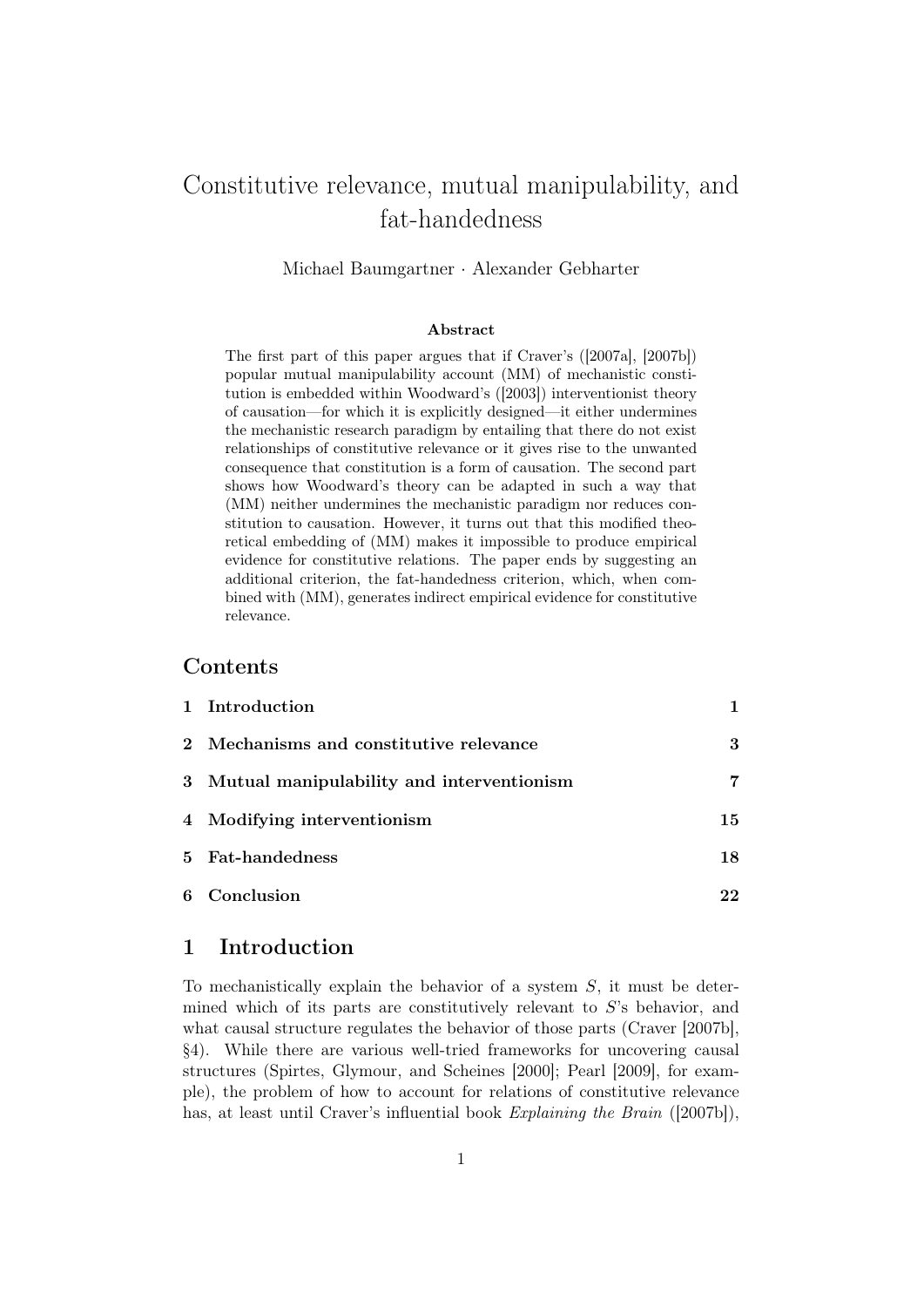attracted almost no attention. Even though Craver's mutual manipulability approach (MM) to constitutive relevance has been critically examined repeatedly (see, for example, Harbecke [2010]; Couch [2011]; Leuridan [2012]; Glauer [2012], §3.3.2; Schindler [forthcoming]; Franklin-Hall [unpublished]), (MM) is the dominant account of constitutive relevance—notably because of its considerable intuitive plausibility and alleged closeness to scientific practice.<sup>1</sup>

In a nutshell, according to (MM), the behavior of a spatiotemporal part X of a system S is constitutively relevant to S's behavior if, and only if, the behaviors of X and S are mutually manipulable (Craver [2007a], p. 15, p. 17). By 'manipulability' Craver ([2007b], §4.8.3) means the possibility of a change in behavior brought about by an intervention à la Woodward ([2003]). The aim of this paper is to scrutinize to what extent (MM) adequately identifies relations of constitutive relevance.

In the first part, we demonstrate that when (MM) is embedded within Woodward's ([2003]) interventionist theory of causation—for which it is explicitly designed—it either undermines the mechanistic research paradigm by entailing that there do not exist cases of constitution, or it gives rise to the consequence that constitution is a form of causation, a consequence which most mechanists reject. These unwanted ramifications of  $(MM)$  are symptoms of a more general problem that Woodward's interventionist theory faces when it is applied to structures containing non-causally dependent variables, such as variables that are related in terms of logical entailment, definition, supervenience, and the like (see, for example, Baumgartner [2010], [2013]).

In a recent paper, Woodward ([2011]) recognizes this problem and proposes a modification of his original theory, which he claims produces adequate results even if applied to structures featuring non-causally dependent variables. In the second part of the paper, we reconsider the prospects of (MM) when embedded in this recent version of interventionism. It turns out that the latter does not solve the problems of (MM). We then propose a further (temporal) refinement of the interventionist theory and show that, when embedded in this temporal variant of interventionism, (MM) neither undermines the mechanistic paradigm nor reduces constitution to causation.

Yet, although (MM) works as intended within this refined interventionist framework, the final part of the paper reveals that the mere mutual manipulability of the behavior of a part  $X$  and of the behavior of a macro system

<sup>&</sup>lt;sup>1</sup>Authors that draw on (MM) include Illari and Williamson ([2011]), Casini *et al.*  $([2011])$ , Soom  $([2011])$ , Kaplan  $([2012])$  (who is particularly enthusiastic about MM), Gillett ([2013]), Irvine ([2013], §6), or Zednik ([forthcoming]). According to Levy ([2009], 141), (MM) is one of the main achievements of Craver's book. Even Fagan ([2013]), who agues that (MM) has considerable weaknesses, acknowledges that 'Craver's is the best-developed account of MEx [mechanistic explanation] in biology currently on offer' (p. 100).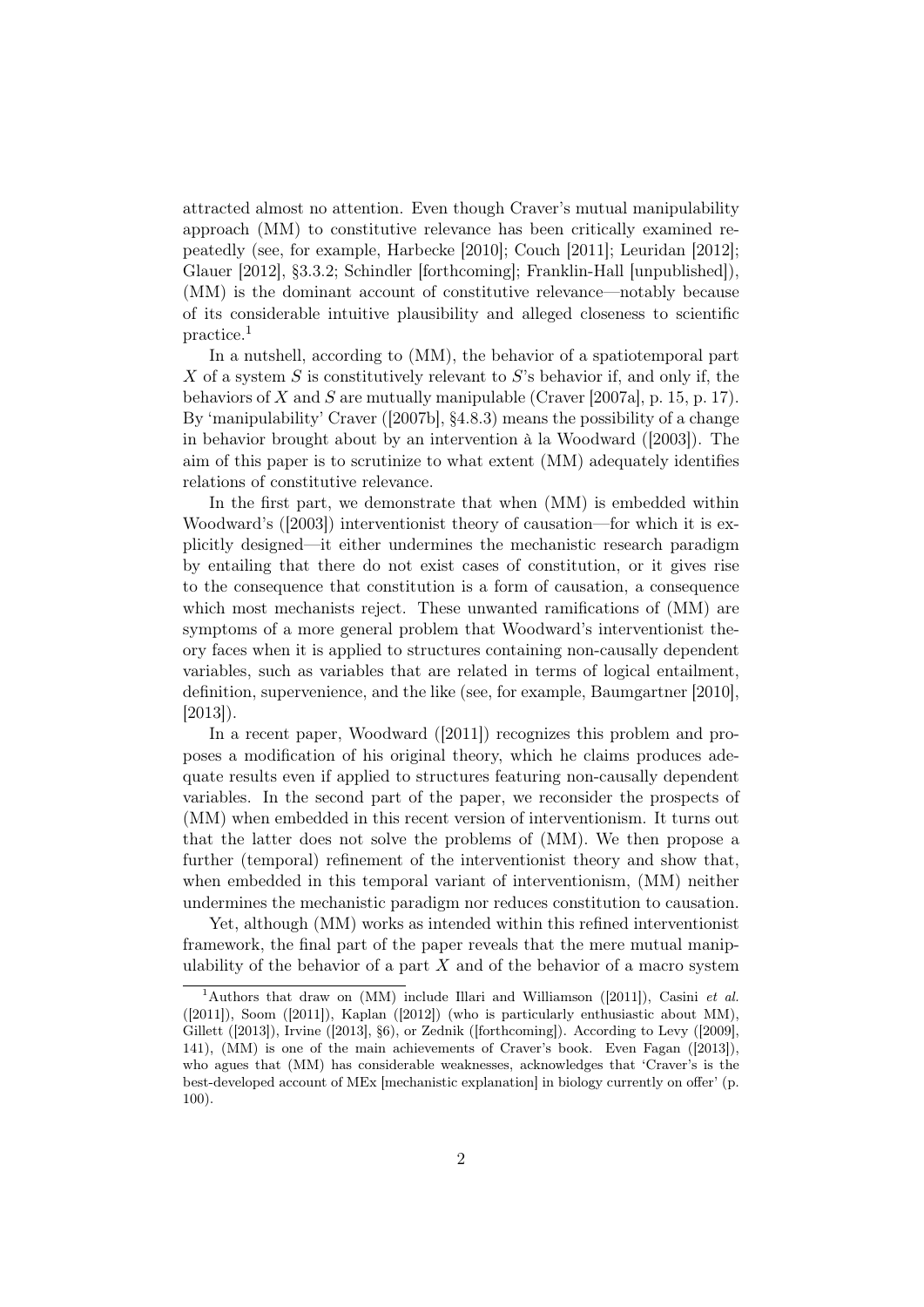S does not provide empirical evidence for the former being a constituent of the latter—a finding which contradicts the standard opinion in the literature (see, for example, Craver [2007b], p. 132, p. 159; Couch [2011], p. 381). The paper ends by developing an additional criterion, the fat-handedness criterion. We show that constitution provides the best available explanation for systems satisfying both mutual manipulability and fat-handedness. Mutual manipulability and fat-handedness together, thus, lend abductive support (see, for example, Schurz [2008]) for the existence of constitutional relationships.

### 2 Mechanisms and constitutive relevance

In recent years, mechanisms have begun to play an increasingly important role in the philosophy of science, especially when it comes to explaining the behavior of macro systems in the special sciences. Among the most frequently cited mechanistic theories are (Machamer, Darden, and Craver [2000]), (Glennan [2002]), and (Bechtel and Abrahamsen [2005]). Craver ([2007a], p. 6) identifies the following consensus among mechanists: 'mechanisms are entities and activities organized such that they exhibit the phenomenon to be explained. The entities are the parts. The activities are what they do.' Plainly, this characterization raises numerous follow-up questions, for instance, as to the nature of the entities and activities that figure in mechanisms. For our subsequent purposes, however, the details of a comprehensive account of the notion of a mechanism are not relevant. In what follows, we sidestep all complications that come with spelling out that notion. Instead, we focus on a simple exemplary mechanism  $\alpha$ , whose relevant features are so generic and unspecific that none of our results will hinge on the concrete structure of  $\alpha$ .  $\alpha$  is depicted in figure 1.



Figure 1: Exemplary mechanism  $\alpha$ .  $\Psi$  represents the mechanism's behavior at the macro level;  $\Phi_1$ ,  $\Phi_2$ , and  $\Phi_3$  stand for the behaviors of  $\alpha$ 's constitutively relevant parts. The arrows symbolize direct causation (see §3), the dotted lines indicate that the macro level supervenes on the micro level, and the dashed lines represent constitution. For instance,  $\alpha$  can be taken to represent the mechanism constituting the nastic movement of a  $Mimosa$  (modeled by  $\Psi$ ), where  $\Phi_1$  models the release of potassium ions in the pulvini cells,  $\Phi_2$  the cells' turgor pressure, and  $\Phi_3$  whether their parenchyma tissue collapses.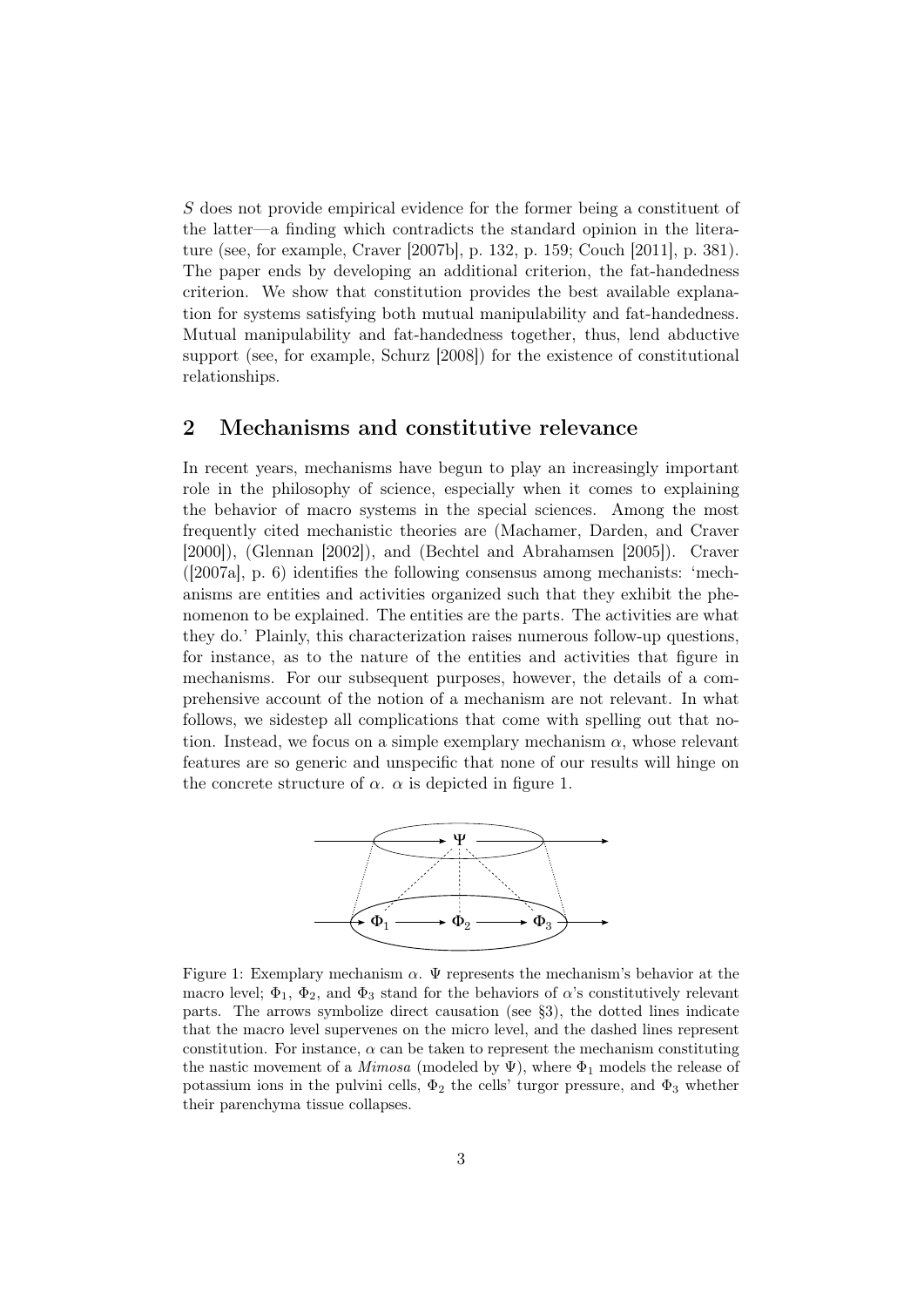$\alpha$  is a whole consisting of several parts. Mechanisms are systems whose behavior can be described at two different levels of specification: the level of the system as a whole (the macro level) and the level of the system's causally interacting constituents (the micro level). The label 'mechanism' is applied both to the whole and to the causal organization of its parts (Craver [2007b], pp. 6–7). A mechanism's macro behavior is often also called a 'phenomenon'. To avoid terminological complications, we subsequently simply speak of a mechanism's macro and micro levels. The macro level of  $\alpha$  is represented by the upper, the micro level by the lower ellipse in figure 1.

Macro and micro levels of mechanisms are typically represented by means of individual constants  $S, X_1, X_2, X_3, \ldots$ , where S refers to the system as a whole and  $X_i$  refers to a constitutively relevant part of S, and variables  $\Psi$ ,  $\Phi_1, \Phi_2, \Phi_3, \ldots$ , where the values of  $\Psi$  represent the possible behaviors of S and the values of  $\Phi_i$  the possible behaviors of  $X_i$  (Craver [2007b], pp. 153-60). A theory of constitutive relevance must spell out under which conditions  $X_i$ 's  $\Phi_i$ -ing, i.e.  $X_i$ 's realizing of one of the values of  $\Phi_i$ , is constitutively relevant to S's  $\Psi$ -ing, i.e. S's realizing of one of the values of  $\Psi$ .

In what follows, we represent 'S's  $\Psi$ -ing' by means of the specific variable  $\Psi(S)$ , whose values from the space  $val(\Psi(S))$  correspond to the possible behaviors of the system S as a whole; and ' $X_i$ 's  $\Phi_i$ -ing' we represent by means of the specific variable  $\Phi_i(X_i)$ , whose values from the space  $val(\Phi_i(X_i))$  correspond to the possible behaviors of S's part  $X_i$ <sup>2</sup> Contrary to generic variables that are used to represent behaviors as exhibited by any entities, specific variables represent behaviors as exhibited by particular entities (Spohn [2006]). That is,  $\Phi_i(X_i)$  taking one of its values, for instance  $\Phi_i(X_i) = \phi_1$ , means that entity  $X_i$  exhibits behavior  $\phi_1$ , and analogously for  $\Psi(S) = \psi_1$ . For ease of reading, we will mostly abstain from making the specificity of  $\Psi(S)$  and  $\Phi_i(X_i)$  explicit; that is, we will simply write  $\Psi$  for  $\Psi(S)$  and  $\Phi_i$  for  $\Phi_i(X_i)$ .

Even though concrete interpretations of the variables in our exemplary mechanism  $\alpha$  are not critical for our argument, the latter will be more easily accessible relative to a concrete background. Thus, for instance,  $\Psi(S)$  could be taken to represent the nastic movement of a Mimosa. The spatiotemporal parts of the  $Mimosa$  (S) that are involved in this phenomenon are the potassium ions in the pulvini cells  $(X_1)$ , the latter's turgor pressure  $(X_2)$ , and the cells' parenchyma tissue  $(X_3)$ . More specifically, the phenomenon  $\Psi(S)$  is constituted by a sudden release of potassium ions in the pulvini cells  $\Phi_1(X_1)$ , which causes a drop in the cells' turgor pressure  $\Phi_2(X_2)$ , which, in turn, leads to a collapse of their parenchyma tissue  $\Phi_3(X_3)$ .<sup>3</sup>

Before we can turn to Craver's mutual manipulability theory of constitution, we have to assemble the essential features of the relation of constitutive relevance. It has three uncontroversial features and one feature that is con-

<sup>&</sup>lt;sup>2</sup>In principle, the value spaces  $val(\Psi(S))$  and  $val(\Phi_i(X_i))$  can be infinite.

 ${}^{3}$ For a more detailed description see, for instance, (Jaffe, Leopold, and Staples [2002]).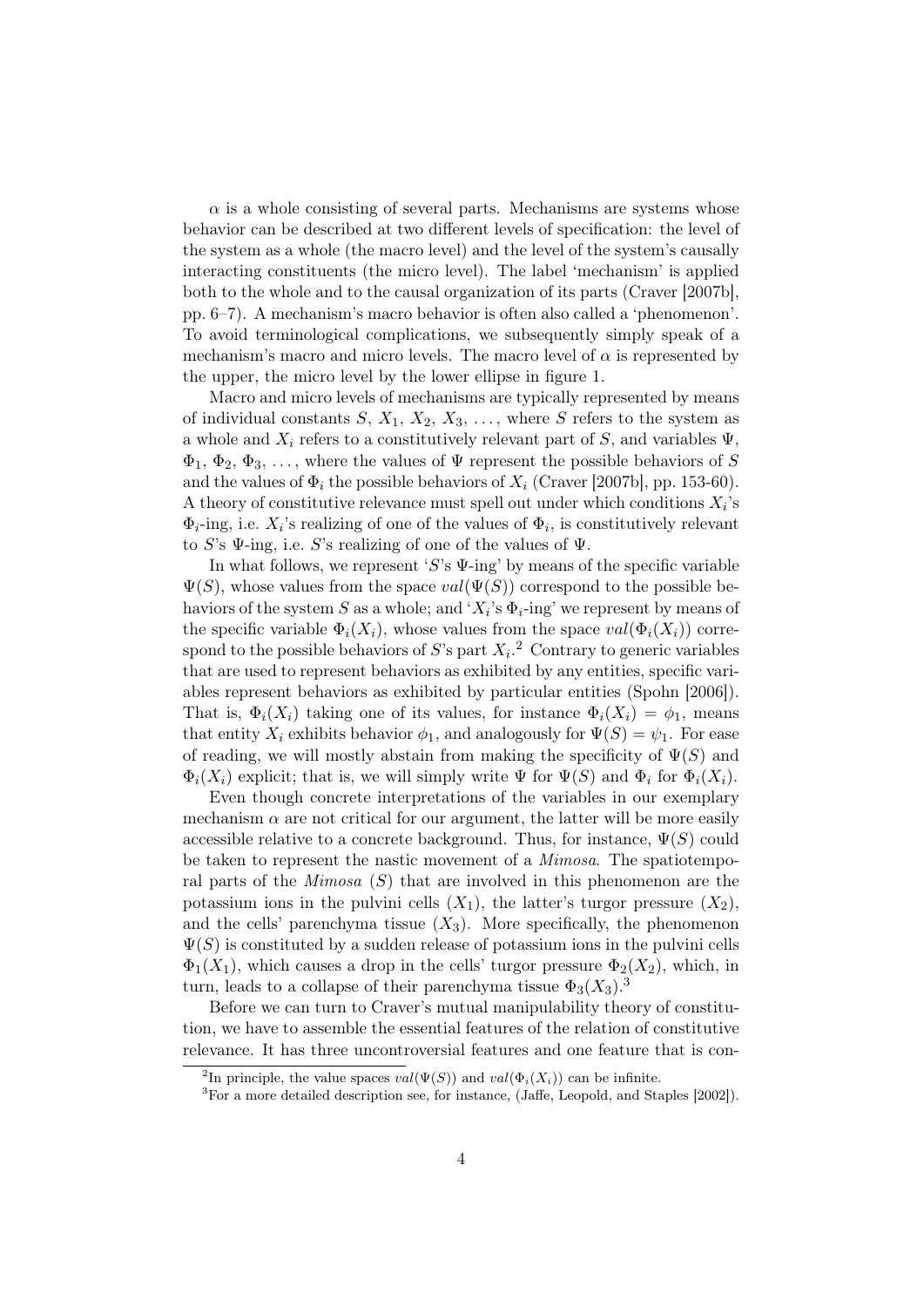tested. Let us begin with the former. It is generally agreed that the macro behaviors of a mechanism supervene on their constitutively relevant micro behaviors, which amounts to the claim that there cannot be a difference in macro behaviors without a difference in micro behaviors (Craver [2007b], p. 153), or contrapositively put:

(Sup) Every change in the supervening behavior is necessarily accompanied by a change in the supervenience base.

Note that (Sup) only renders it impossible to change the macro level of a mechanism without changing its micro level. By contrast, the latter may well be changeable without a corresponding change in the former.

While the mechanistic literature is clear with respect to (Sup), it is not determinate about what the supervenience base of a mechanism's macro level is. In consequence, it is somewhat dubious what (Sup) entails when applied to mechanism  $\alpha$ . Craver ([2007a], p. 15), for example, claims that the macro level of a mechanism 'supervenes on the organized activities of all of the components in the mechanism' (similarly Soom [2012], p. 661). Since the 'activities' in mechanisms are typically represented by causal arrows, this quote suggests that  $\alpha$ 's macro behavior  $\Psi$  supervenes on

(a) the variables in  $V_1 = {\Phi_1, \Phi_2, \Phi_3}$  and the causal structure  $\Phi_1 \longrightarrow$  $\Phi_2 \longrightarrow \Phi_3$ .

In that case, (Sup) entails that any change in  $\Psi$  must either be accompanied by a change in the values of at least one variable in  $V_1$  or by a change in the underlying causal structure. Elsewhere, by contrast, Craver ([2007b], p. 153) says that 'supervenience [. . . ] is a relation between a phenomenon and the corporate behavior of the organized components'. As behaviors of components are represented by value configurations of the variables in  $V_1$ , this quote suggests that  $\alpha$ 's macro behavior  $\Psi$  supervenes on

(b) the variables in  $\mathbf{V}_1 = {\Phi_1, \Phi_2, \Phi_3}.$ 

In that case, it follows from (Sup) that any change in  $\Psi$  must be accompanied by a change in at least one of the variables in  $V_1$ .

Obviously, candidate supervenience bases (a) and (b) are logically dependent—even more so against the background of a difference-making theory of causation as Woodward's ([2003]), which Craver ([2007b], §3) explicitly endorses. According to Woodward, the causal structuring among a set of variables is determined by the value configurations of those variables under possible interventions (see §3). There cannot be a change in a causal structure without a change in involved variables. Hence, macro phenomena that supervene both on their constituents' behaviors and activities in the vein of (a), supervene on the behavior of their constituents alone—as expressed in (b). That is, by following Craver ([2007b]) in adopting Woodward's interventionist theory of causation as our conceptual background we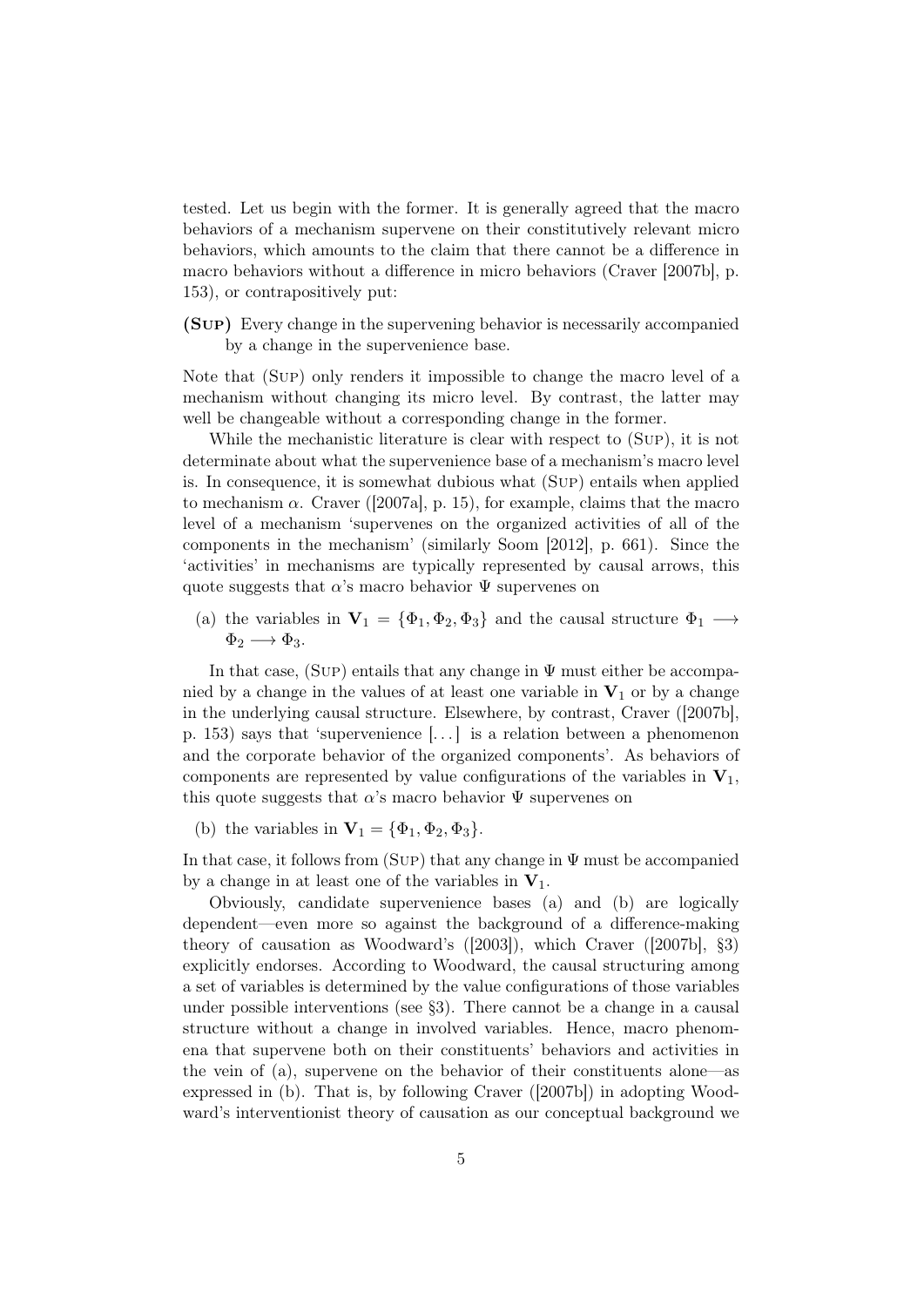can safely conclude that the macro behavior of mechanism  $\alpha$  represented by  $\Psi$ , in any case, supervenes on the variables in  $V_1$ . We shall hence settle for candidate supervenience base (b).

The mechanistic literature is also undecided in regard to the ontological question whether a mechanism's macro properties reductively or nonreductively supervene on their constituents. Only a minority of authors take a clear stance on this issue. For instance, Eronen ([2011], §10, [2012]), Glennan ([1996], pp. 61-2), and Kistler ([2009]) favor a pluralistic ontology that comprises both macro and micro properties, while Fazekas and Kertesz ([2011]) and Soom ([2012]) advance the ontological reducibility of the former to the latter. By contrast, most mechanists sidestep metaphysical issues because they take the framework to be metaphysically neutral (see, for example, Craver [2007b], p. 196).

As the main focus of this paper is on the question of identifying constitutive relevance, we will leave the ontological relation between our exemplary mechanism's macro and micro levels open. Rather, we shall adopt a perspective of causal and mechanistic modeling that views the variables  $\Psi$ ,  $\Phi_1$ ,  $\Phi_2$ , and  $\Phi_3$  as pure modeling devices.  $\Psi$ ,  $\Phi_1$ ,  $\Phi_2$ , and  $\Phi_3$  are different random variables such that changes in the values of  $\Psi$  supervene on changes in  $V_1 = {\Phi_1, \Phi_2, \Phi_3}.$ 

Apart from (Sup), the relation of constitutive relevance is commonly characterized by spatiotemporal congruence (SC) (Craver [2007a], pp. 5–6) and non-redundancy (NR) (Craver [2007b], p. 157):

- (SC) The constituents of a mechanism are spatiotemporal parts of the mechanism's macro level.
- (NR) A spatiotemporal part of a mechanism's macro level that under no circumstances makes a difference to the mechanism's macro behavior is not a constituent of that mechanism.

Both of these features would need to be spelled out in more detail. But as neither of them will be at the center of our discussion, we can confine ourselves to referring to further reading: Leuridan ([2012], §6) and Franklin-Hall ([unpublished], §4), for example, expound problems that come with (SC), and Harbecke ([2010], p. 275) and Couch ([2011], §5) provide a specification of (NR) in terms of minimal sufficiency and necessity.

(Sup), (SC), and (NR) are the uncontroversial features of the relation of constitutive relevance. There is one additional feature in regard to which opinions diverge: on the one hand, Craver and Bechtel ([2007]) contend that constitutive relevance is a non-causal form of dependence, on the other, Leuridan ([2012]) argues that it should be understood as a special form of causal dependence. Craver and Bechtel ([2007]) offer two reasons to support its non-causal nature: (i) constitutive relevance holds among wholes and their parts, whereas causal relevance relates mereologically independent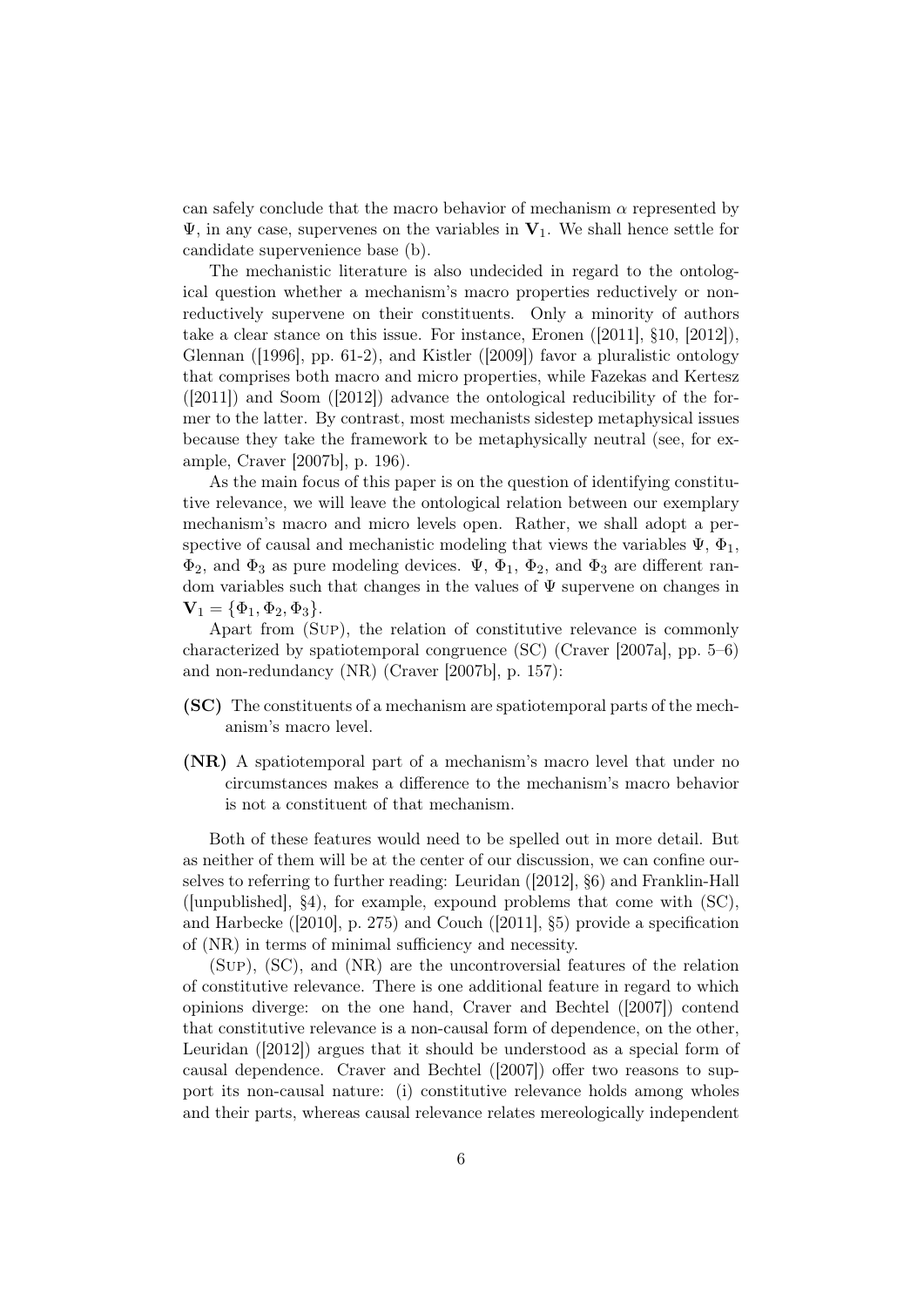entities; (ii) changes in the macro and micro behaviors of a mechanism temporally overlap, whereas causes temporally precede their effects. The vast majority of mechanists join Craver and Bechtel in taking (i) and (ii) to establish the non-causal nature of constitutive relevance. However, Leuridan ([2012]) succeeds in making a powerful case to the contrary. He argues that if causation is understood along the lines of Woodward's interventionist theory of causation, which is the theory many mechanists adopt (Craver [2007b] in particular), it can be inferred that constitutive relevance is merely a form of bidirectional causal dependence.

Since the question whether constitutive relevance is assumed to differ from causal relevance will be crucial to our argument, we provide that assumption with a label as well:

(NC) Constitutive relevance is a non-causal form of dependence.

As (NC) corresponds to the majority opinion, we will standardly assume (NC). We shall, however, explicitly consider the ramifications of rejecting that assumption.

Overall, thus, we take the relation of constitutive relevance to be characterized by (Sup), (SC), (NR), and (NC). Applied to our exemplary mechanism  $\alpha$  in figure 1 that amounts to the following:

- (i)  $\Psi$  supervenes on  $\mathbf{V}_1 = {\Phi_1, \Phi_2, \Phi_3};$
- (ii) the variables in  $V_1$  model the behaviors of entities that are spatiotemporal parts of the entity and behaviors modeled by  $\Psi$ ;
- (iii) the variables in  $V_1$  model non-redundant difference-makers of  $\Psi$ ;
- (iv)  $\Psi$  and the variables in  $V_1$  are not causally related.

## 3 Mutual manipulability and interventionism

In light of the previous section, the problem of identifying the constituents of a mechanism can be more specifically characterized as the problem of detecting its spatiotemporal parts that are non-redundant difference-makers of the mechanism's macro behavior such that the latter supervenes on the former. The currently most widely adopted approach for identifying relations of constitutive relevance is Craver's ([2007a], [2007b]) mutual manipulability approach (MM):

My claim is that to establish that X's  $\Phi$ -ing is relevant to S's  $\Psi$ -ing it is sufficient that one be able to manipulate S's  $\Psi$ -ing by intervening to change  $X$ 's  $\Phi$ -ing (by stimulating or inhibiting) and that one be able to manipulate  $X$ 's  $\Phi$ -ing by manipulating  $S$ 's  $\Psi$ -ing. To establish that a component is irrelevant, it is sufficient to show that one cannot manipulate  $S$ 's  $\Psi$ -ing by intervening to change  $X$ 's  $\Phi$ -ing and that one cannot manipulate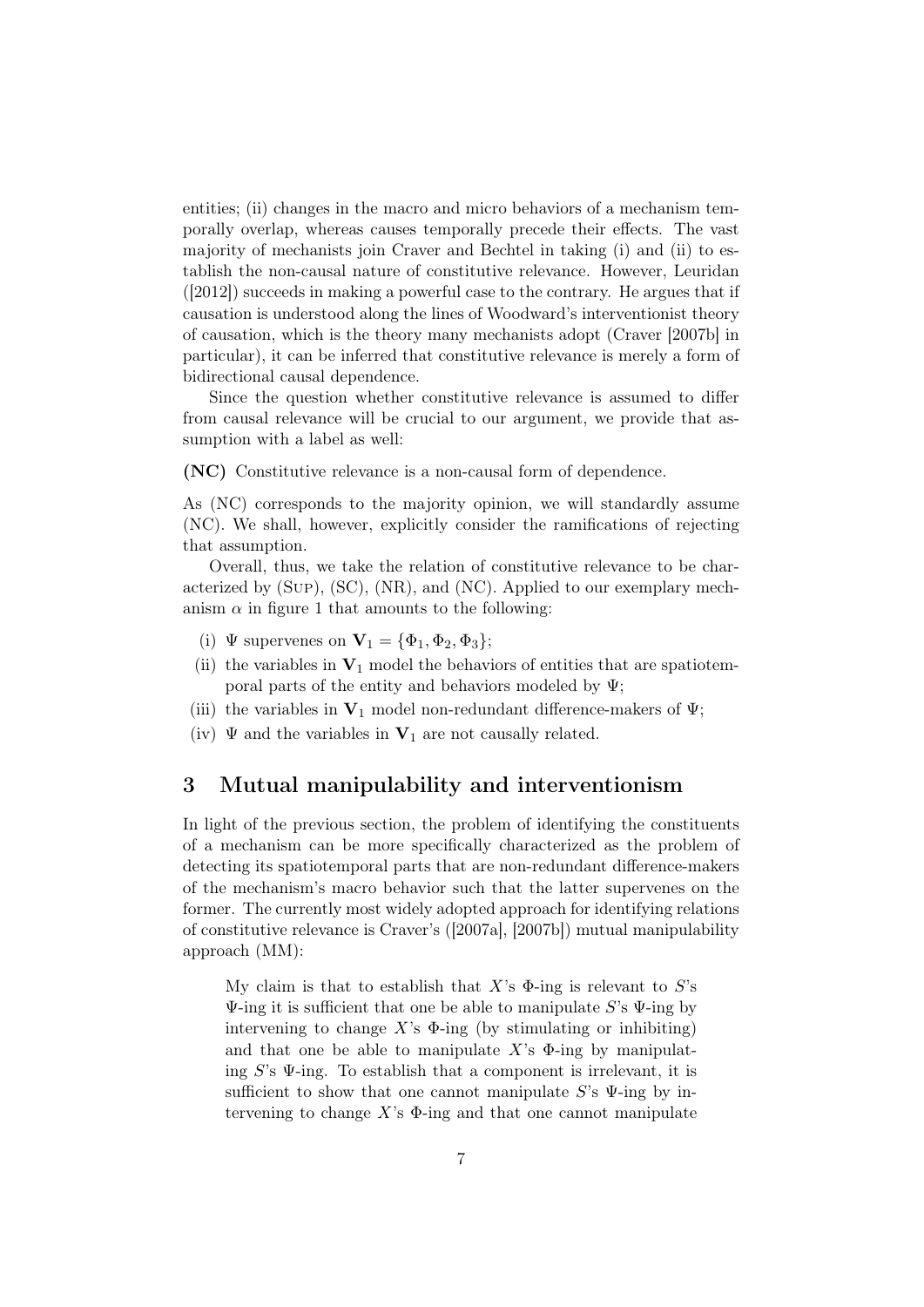X's Φ-ing by manipulating S's Ψ-ing. (Craver [2007a], p. 17; see also Craver [2007b], p. 159)

(MM) stipulates that if behavior  $\Psi$  of S (modeled by  $\Psi(S)$ ) and behavior  $\Phi_i$  of its spatiotemporal part  $X_i$  ( $\Phi_i(X_i)$ ) are mutually manipulable, then  $\Phi_i(X_i)$  is constitutively relevant to  $\Psi(S)$ ; and if  $\Psi(S)$  and  $\Phi_i(X_i)$  are not mutually manipulable, then  $\Phi_i(X_i)$  is not constitutively relevant to  $\Psi(S)$ . Taken in combination, (MM) provides a sufficient and necessary condition for constitutive relevance.<sup>4</sup> Furthermore, Craver ([2007b], §4.8.3) understands manipulability in terms of the existence of a possible ideal intervention as defined by Woodward  $(2003, p. 98)$ .<sup>5</sup> In sum,  $(MM)$  amounts to this:

(MM)  $\Phi_i(X_i)$  is constitutively relevant to  $\Psi(S)$  if, and only if, (i)  $X_i$  and its behavior  $\Phi_i$  are spatiotemporal parts of S and its behavior  $\Psi$ ; (ii) there exists a possible intervention  $\mathcal{I}_{\Phi_i} = i_{\Phi_i}$  on  $\Phi_i(X_i)$  w.r.t.  $\Psi(S)$  that changes  $\Psi(S)$ 's value (or probability distribution); (iii) there exists a possible intervention  $\mathcal{I}_{\Psi} = i_{\Psi}$  on  $\Psi(S)$  w.r.t.  $\Phi_i(X_i)$  that changes  $\Phi_i(X_i)$ 's value (or probability distribution).

The basic idea behind (MM) is that the mutual manipulability of  $S$ 's  $\Psi$ -ing and the spatiotemporally overlapping  $\Phi_i$ -ing of  $X_i$  guarantees that  $X_i$ 's  $\Phi_i$ -ing is a non-redundant difference-maker of S's  $\Psi$ -ing. Moreover, the fact that this difference-making relation holds among spatiotemporally overlapping entities indicates that it is of non-causal nature. Overall, the dependencies that are selected by (MM) are exactly those dependencies that have the features of constitutive relevance pinpointed in the previous section.

(MM) entails that in order to show that  $\Phi_i$  is a constituent of  $\Psi$ , it must be shown that there exists a possible intervention  $\mathcal{I}_{\Phi_i} = i_{\Phi_i}$  on  $\Phi_i$  w.r.t.  $\Psi$ that is associated with changes in  $\Psi$  and a possible intervention  $\mathcal{I}_{\Psi} = i_{\Psi}$  on  $\Psi$  w.r.t.  $\Phi_i$  that is associated with changes in  $\Phi_i$ . For instance, the release of potassium ions in a Mimosa's pulvini cells is exhibited to be constitutively relevant to the Mimosa's nastic movement if it is demonstrated that it is possible to intervene both on the pulvini cells and thereby affecting the Mimosa's movement and on the Mimosa as whole and thereby affecting its pulvini cells.

The most straightforward way of establishing such a possibility is to come up with actual bottom-up and top-down interventions  $\mathcal{I}_{\Phi_i} = i_{\Phi_i}$  and  $\mathcal{I}_{\Psi} = i_{\Psi}$ 

<sup>&</sup>lt;sup>4</sup>Couch ([2011], p. 382) claims that Craver's (MM) only provides a sufficient condition for constitutive relevance. In our view, textual evidence clearly contradicts that assessment.

 $5Craver$  ([2007b], p. 154) adapts Woodward's definition of an ideal intervention for the context of his presentation. However, as Leuridan ([2012], appendix) has shown that all Craver-interventions are Woodward-interventions, this adaptation does not make a difference to our discussion. We will hence focus on the wording of Woodward's much more well-known definition. For a detailed comparison of Craver's and Woodward's definitions see (Leuridan [2012], §5).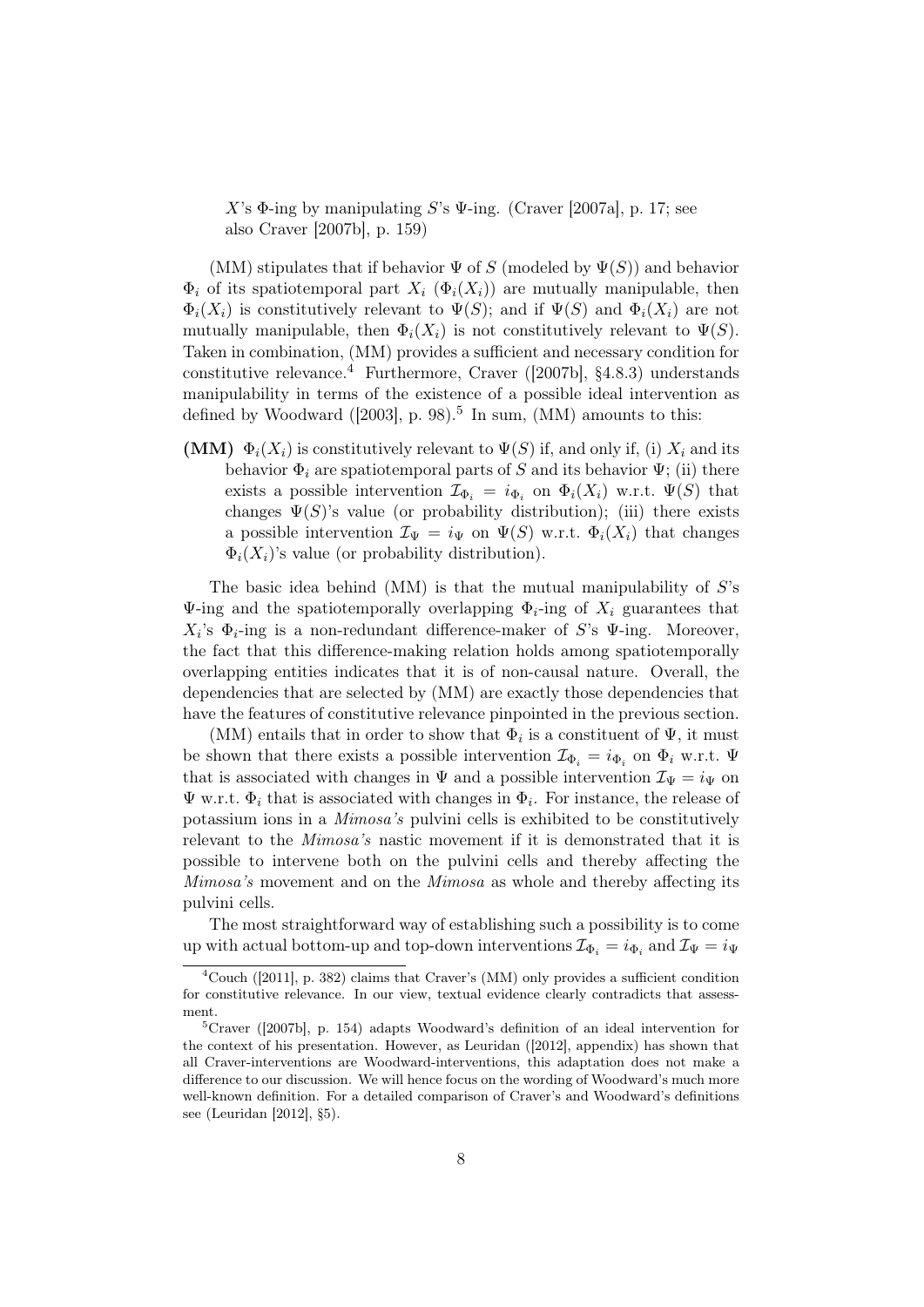as required by (MM), for all actual interventions are possible interventions. In the case of the Mimosa, the introduction of potassium-channel blockers is a candidate bottom-up intervention, whereas touching the Mimosa by hand is a candidate top-down intervention. By contrast, subject to (MM), establishing that  $\Phi_i$  is not a constituent of  $\Psi$  is more intricate. To this end, it must be shown that interventions of types  $\mathcal{I}_{\Phi_i} = i_{\Phi_i}$  and  $\mathcal{I}_{\Psi} = i_{\Psi}$  do not possibly exist. Such a negative existential can only be substantiated inductively or via some a priori (conceptual or theoretical) argument that rules out required interventions.

As indicated before, Woodward's ([2003]) interventionist account of causation, interventionism for short, constitutes the conceptual background of (MM). Interventionism is currently one of the most popular theories of causation. Nonetheless, before we can apply (MM) to our exemplary mechanism  $\alpha$  we have to review the main tenets of interventionism, because definitional details will be crucial for our discussion. We suspect that one of the main reasons why so many authors believe that (MM) can be fruitfully put to use when it comes to accounting for constitution is that they rely on a merely intuitive understanding of interventionism without taking the definitional foundation of that theory at face value. For that reason, we will review the relevant definitions and extract their pertinent consequences—even though these definitions are frequently cited in the literature.

The definitions that constitute the core of Woodward's interventionism are the following. (We slightly adapt Woodward's symbolism to avoid confusions with the symbolism used in this paper.)

- (M) A necessary and sufficient condition for  $\mathcal X$  to be a (type-level) direct cause of  $Y$  with respect to a variable set V is that there be a possible intervention on  $\mathcal X$  that will change  $\mathcal Y$  or the probability distribution of  $\mathcal Y$  when one holds fixed at some value all other variables  $\mathcal Z_i$  in **V**. A necessary and sufficient condition for  $\mathcal X$  to be a (type-level) *contributing* cause of  $Y$  with respect to variable set V is that (i) there be a directed path from  $X$  to  $Y$  such that each link in this path is a direct causal relationship [...], and that (ii) there be some intervention on  $\mathcal X$  that will change  $Y$  when all other variables in  $V$  that are not on this path are fixed at some value. (Woodward [2003], p. 59)
- **(IV)**  $\mathcal I$  is an intervention variable for  $\mathcal X$  with respect to  $\mathcal Y$  if and only if [...] (i) I causes  $\mathcal{X}$ ; (ii) I acts as a switch for all the other variables that cause  $\mathcal{X}$  [...]; (iii) any directed path from  $\mathcal{I}$  to  $\mathcal{Y}$  goes through  $\mathcal{X}$  [...]; (iv)  $\mathcal{I}$  is (statistically) independent of any variable  $\mathcal{Z}$  that causes Y and that is on a directed path that does not go through  $\mathcal{X}$ . (Woodward [2003], p. 98)

Relative to the notion of an intervention variable, an intervention on  $\mathcal{X}$ w.r.t. Y then amounts to an intervention variable  $\mathcal I$  for  $\mathcal X$  w.r.t. Y taking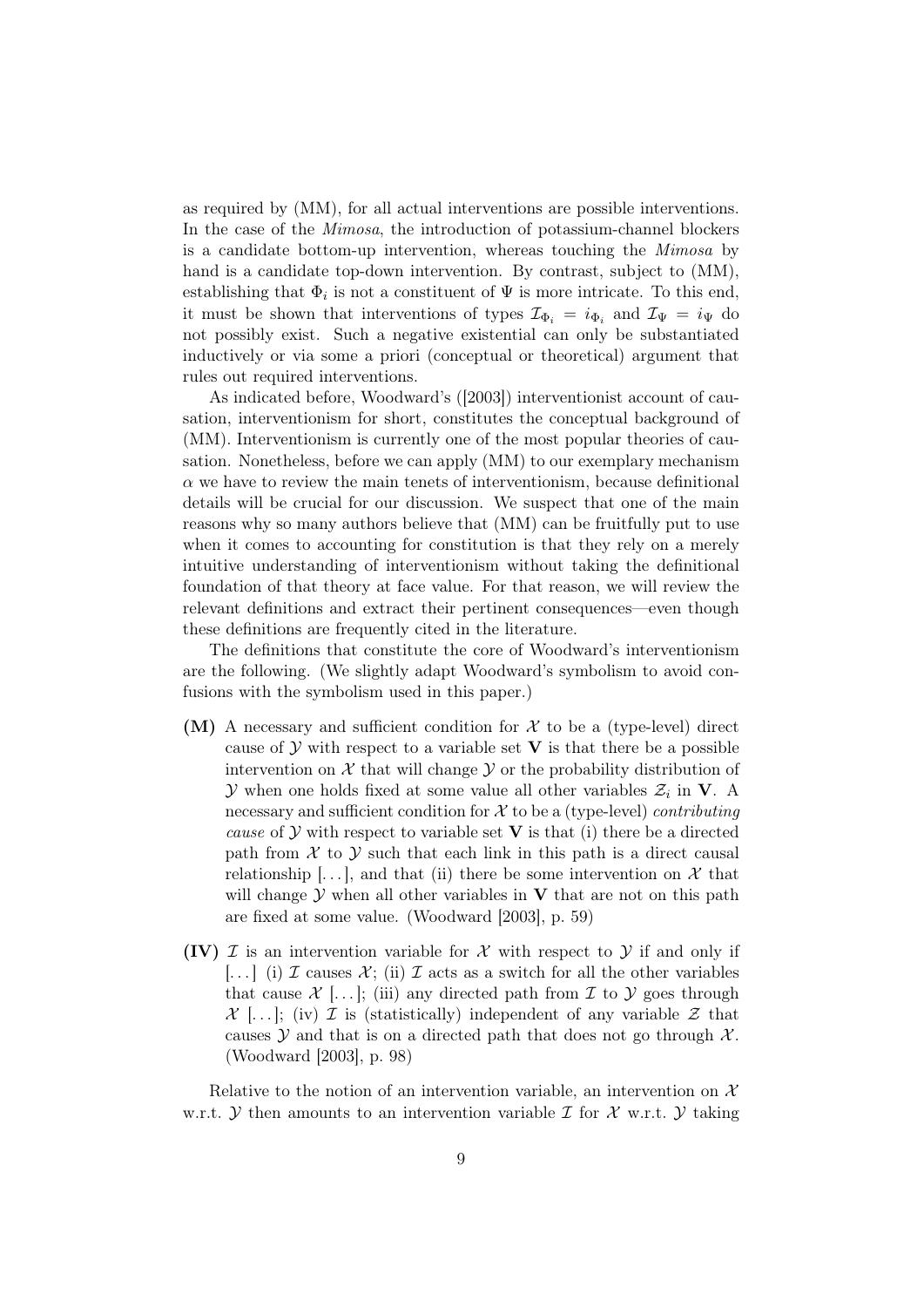some value i such that  $\mathcal{I} = i$  causes X to take some value x (Woodward [2003], p. 98).

For our purposes, two things need to be made explicit about a theory built on (M) and (IV). First, the notion of causation provided by (M) is relativized to a set of variables  $V$ , but the notion of an intervention variable defined by (IV) is not relativized in that manner (Woodward [2008], p. 202).<sup>6</sup>  $\mathcal X$  is a direct or contributing cause of  $\mathcal Y$  only relative to some variable set V, while the interventionist nature of a variable  $\mathcal I$  does not depend on the set of modeled variables. It must also be noted that the notion of causation that appears in (IV) is not the relativized notion defined in (M), i.e. not the ternary relation 'X causes Y with respect to V'. Rather, (IV) draws on causation simpliciter which Woodward ([2008], p. 209) defines via existential generalization of (M): a variable  $\mathcal X$  is a cause of  $\mathcal Y$  if, and only if, there exists a set V with respect to which  $\mathcal X$  is a direct or a contributing cause of  $\mathcal Y$  as defined by (M).

Second, (M) and (IV) establish a tight connection between manipulability, difference-making in context, and causality, which Woodward ([2003], p. 61) sums up in the following slogan: no causal difference without a difference in manipulability relations, and no difference in manipulability relations without a causal difference. In particular, the analysans of causation supplied by (M) stipulates that if  $\mathcal X$  is a cause of  $\mathcal Y$ , then (i) there exists a possible intervention  $\mathcal{I} = i$  on  $\mathcal{X}$  with respect to  $\mathcal{Y}$  and (ii) all other variables in the relevant variable set **V** that are not on a path from  $\mathcal{X}$  to  $\mathcal{Y}$  can be fixed when X is wiggled through  $\mathcal{I} = i$ . That is, (M) determines that the manipulability of  $\mathcal X$  and the fixability of all off-path variables in  $V$  are each necessary for  $\mathcal X$  to cause  $\mathcal Y$ .<sup>7</sup>

As we shall see below, Woodward ([2011]) has meanwhile modified his original definitions. In order not to confuse causation and interventions as defined by (M) and (IV) with their counterparts as defined in (Woodward [2011]), we shall subsequently speak of (M)-causation and (IV)-interventions. Moreover, we shall assume that our exemplary mechanism  $\alpha$  is completely stable and that interventions on  $\alpha$  produce invariant results. That means compensatory responses and indirect interferences are assumed to be canceled by additional interventions and/or the experimental setup—which is a standard assumption the mutual manipulability approach requires (Craver [2007b], pp. 156-7).

We are now in a position to apply  $(MM)$ ,  $(M)$ , and  $(IV)$  to  $\alpha$ .  $(MM)$ determines that the elements of  $V_1 = {\Phi_1, \Phi_2, \Phi_3}$  are constituents of  $\Psi$ only if for every  $\Phi_i \in V_1$  there exists a possible intervention  $\mathcal{I}_{\Phi_i} = i_{\Phi_i}$  on  $\Phi_i$ w.r.t.  $\Psi$  such that  $\mathcal{I}_{\Phi_i} = i_{\Phi_i}$  is associated with changes in  $\Psi$ , and for every

<sup>&</sup>lt;sup>6</sup>If (IV) were relativized like (M), interventionism could not distinguish between difference-making relations that stem from causal dependencies and difference-making relations that are due to common causes (for details, see Baumgartner [2013], pp. 12-3).

<sup>&</sup>lt;sup>7</sup>For further details on these implications of  $(M)$  and  $(IV)$  see Baumgartner ([2012]).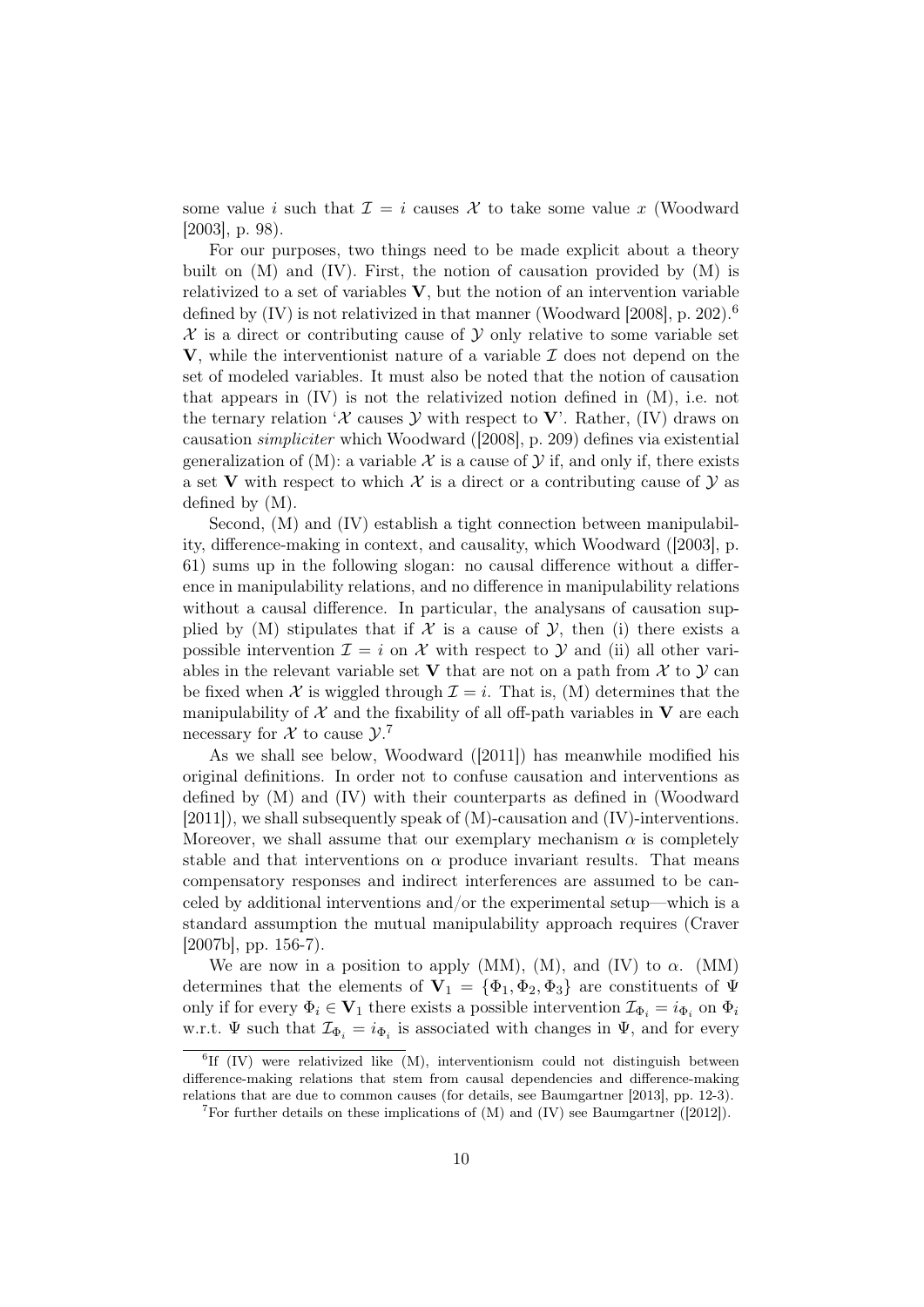

Figure 2: Test design induced by (MM) to identify the constitutive relations between  $\Phi_1, \Phi_2, \Phi_3$  and  $\Psi$ .

 $\Phi_i \in V_1$  there exists a possible intervention  $\mathcal{I}_{\Psi} = i_{\Psi}$  on  $\Psi$  w.r.t.  $\Phi_i$  such that  $\mathcal{I}_{\Psi} = i_{\Psi}$  is associated with changes in  $\Phi_i$ . That is, in order for the elements of  $V_1$  to be constituents of  $\Psi$ , intervention variables as depicted in figure 2 are required. However, in what follows we prove that such intervention variables are ruled out, and thus, that the elements of  $V_1$  are entailed not to be constituents of  $\Psi$  by (MM).

More specifically, we prove that top-down interventions for the macro level of  $\alpha$  that are associated with changes in  $\alpha$ 's micro level cannot possibly exist. To this end, we first identify a condition (†), which, according to (MM), is necessary for the elements of  $\mathbf{V}_1 = {\Phi_1, \Phi_2, \Phi_3}$  to be constitutively relevant to  $\Psi$  and which requires the availability of suitable top-down intervention variables. Second we show that the latter are ruled out and, thus, that condition (†) is unsatisfiable. Here is condition (†):

(†) For every  $\Phi_i \in V_1$  there is an intervention variable  $\mathcal{I}_{\Psi}$  for  $\Psi$  w.r.t.  $\Phi_i$ such that  $\mathcal{I}_{\Psi} = i_{\Psi}$  (possibly) induces a change in both  $\Psi$  and  $\Phi_i$ .

Now, assume (for *reductio*) that the elements of  $V_1$  are constituents of  $\Psi$ . As (†) is necessary for constitution, it follows that for every  $\Phi_i \in V_1$  there is an intervention variable  $\mathcal{I}_{\Psi}$  for  $\Psi$  w.r.t.  $\Phi_i$ . From this it follows by (IV.i) that  $\mathcal{I}_{\Psi}$  is a cause (simpliciter) of  $\Psi$ , which, in turn, means that there is a variable set  $\mathbf{V}_2$  containing  $\mathcal{I}_{\Psi}$  and  $\Psi$ , relative to which  $\mathcal{I}_{\Psi}$  is an (M)-cause of Ψ. According to (M), this entails that there is an intervention variable  $\mathcal{I}_{\mathcal{I}_{\Psi}}$ for  $\mathcal{I}_{\Psi}$  w.r.t.  $\Psi$  such that changes induced on  $\mathcal{I}_{\Psi}$  via  $\mathcal{I}_{\mathcal{I}_{\Psi}}$  are associated with changes in  $\Psi$ . (Sup) yields that all changes in  $\Psi$  are necessarily associated with changes in at least one  $\Phi_j \in V_1$ , from which it follows that there is a variable set  $V_3$  containing  $\mathcal{I}_{\Psi}$  and  $\Phi_j$  w.r.t. which changes induced on  $\mathcal{I}_{\Psi}$ via  $\mathcal{I}_{\mathcal{I}_{\Psi}}$  are associated with changes in  $\Phi_j$ . Based on this, (M) yields that  $\mathcal{I}_{\Psi}$  is an (M)-cause of  $\Phi_j$  w.r.t.  $\mathbf{V}_3$  and ipso facto a cause simpliciter of  $\Phi_j$ . That is,  $\mathcal{I}_{\Psi}$  is an (M)-cause of both  $\Psi$  and  $\Phi_j$ . Figure 3 depicts the three possible causal structures in which  $\mathcal{I}_{\Psi}$  is a cause of both  $\Psi$  and  $\Phi_j$ .

In (A) and (B) there is a causal relationship between  $\Psi$  and  $\Phi_i$  (which is contained in  $V_1$ ). Thus, if (NC) is assumed, according to which the elements in  $V_1$  and  $\Psi$  are not causally related, it follows that the only structure that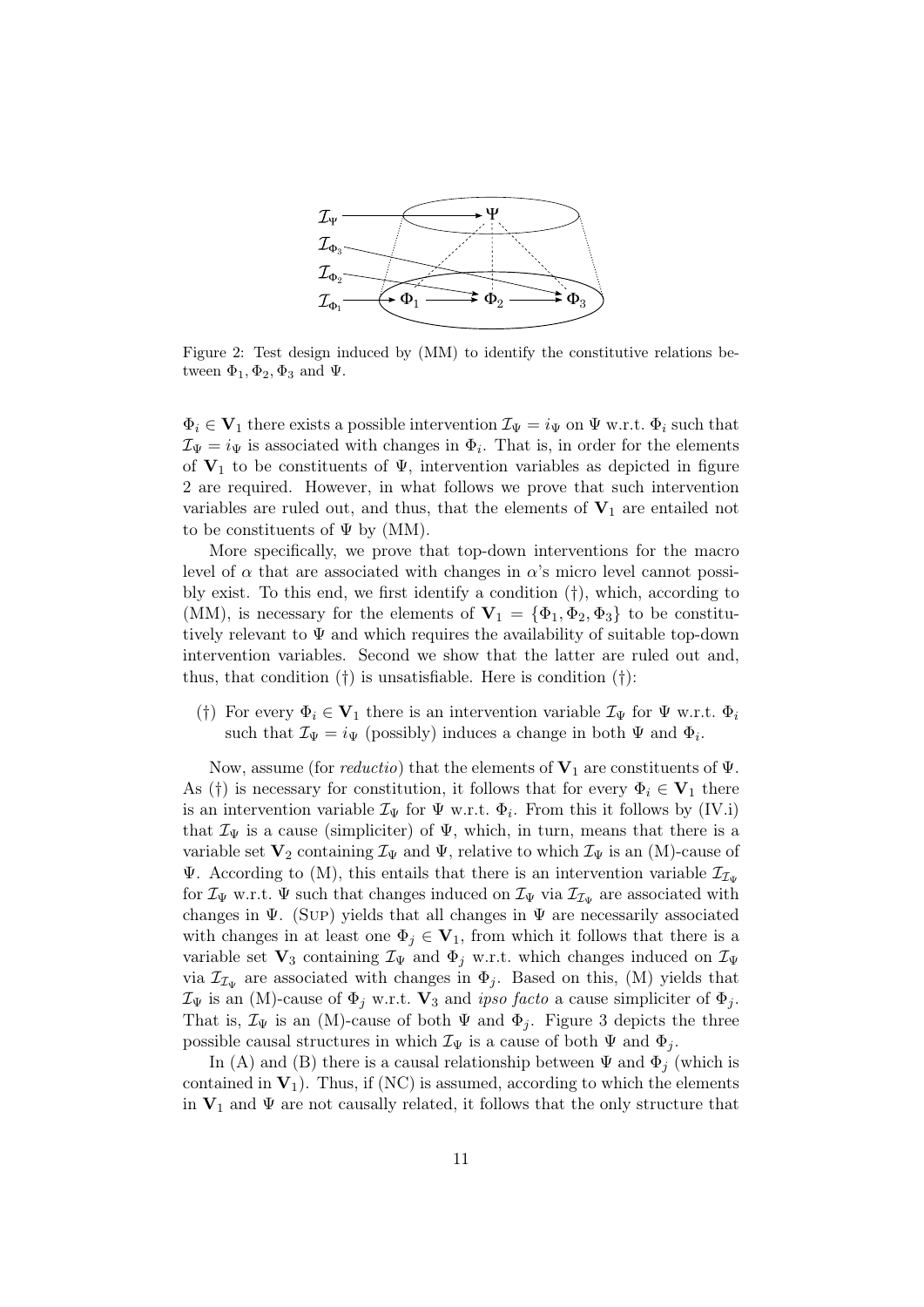

Figure 3: The three possible causal structures in which  $\mathcal{I}_{\Psi}$  is a cause of both  $\Psi$  and an element  $\Phi_j$  of  $V_1$ .

can accommodate the fact that  $\mathcal{I}_{\Psi}$  is a cause of both  $\Psi$  and  $\Phi_j$  is (C). That is, (NC) entails that  $\mathcal{I}_{\Psi}$  causes  $\Psi$  and  $\Phi_j$  along two different paths, i.e. that  $\mathcal{I}_{\Psi}$  is a common cause of  $\Psi$  and  $\Phi_i$ .

Now, manipulating  $\Psi$  via  $\mathcal{I}_{\Psi}$ , which, as shown above, shall be an intervention variable for  $\Psi$  w.r.t.  $\Phi_i$ , either is associated with changes in  $\Phi_i$  or it is not. If it is, then  $\Phi_i$  is one of those  $\Phi_j \in V_1$  for which we demonstrated that they are caused by  $\mathcal{I}_{\Psi}$  along a path that differs from the path along which  $\mathcal{I}_{\Psi}$  causes  $\Psi$  (see structure (C)). Yet, subject to (IV.iii), intervention variables for  $\Psi$  w.r.t.  $\Phi_i$  must not be common causes of  $\Psi$  and  $\Phi_i$ . That is, satisfying  $(IV. i)$  in the vein of  $(C)$ —i.e. the only  $(NC)$ -compatible way of satisfying (IV.i)—yields that (IV.iii) is violated, which stipulates that all directed causal paths from  $\mathcal{I}_{\Psi}$  to  $\Phi_i$  must go through  $\Psi$ . Thus,  $\mathcal{I}_{\Psi}$  does not comply with all conditions of (IV) and, accordingly, cannot be an intervention variable for  $\Psi$  w.r.t.  $\Phi_i$  after all. By contrast, if manipulating  $\Psi$  via  $\mathcal{I}_{\Psi}$ is not associated with changes in  $\Phi_i$ , then  $\mathcal{I}_{\Psi}$  may count as an intervention variable for  $\Psi$  w.r.t.  $\Phi_i$  but one that is unserviceable to account for a constitutive relation between  $\Psi$  and  $\Phi_i$ . In neither case does  $\mathcal{I}_{\Psi}$  satisfy (†) for  $\Psi$  w.r.t.  $\Phi_i$ .

Nothing in the above reasoning hinges on  $\mathcal{I}_{\Psi}$  being our candidate intervention variable. The same reasoning can be repeated for any other candidate intervention variable. In the structure of mechanism  $\alpha$  it is either the case that (IV.i) and (IV.iii) cannot be satisfied together for a triple  $\langle \mathcal{I}_{\Psi}, \Psi, \Phi_i \rangle$ , where  $\Phi_i \in V_1$ , or, if (IV.i) and (IV.iii) can be jointly satisfied for a triple  $\langle \mathcal{I}_{\Psi}, \Psi, \Phi_i \rangle$ , then  $\Phi_i$  does not change when  $\Psi$  is wiggled via  $\mathcal{I}_{\Psi}$ . Therefore, (†)—which is necessary for constitution—cannot be satisfied for  $\alpha$ . Thus, (MM) entails that the elements of  $V_1$  are not constituents of  $\Psi$ —which concludes our *reductio* of the initial assumption that the elements of  $V_1$  are constituents of Ψ.

If we take mechanism  $\alpha$  to be instantiated in a *Mimosa's* nastic movement, this reductio shows that touching the leaves of the Mimosa, for example, does not count as an intervention on the Mimosa w.r.t. its pulvini cells, because the touch does not surgically affect the Mimosa on the macro level. Rather, it is a common cause of the Mimosa's movement and the potassium release in the pulvini cells. The same holds for any other cause of the Mimosa's nastic movement. The latter can only be causally affected by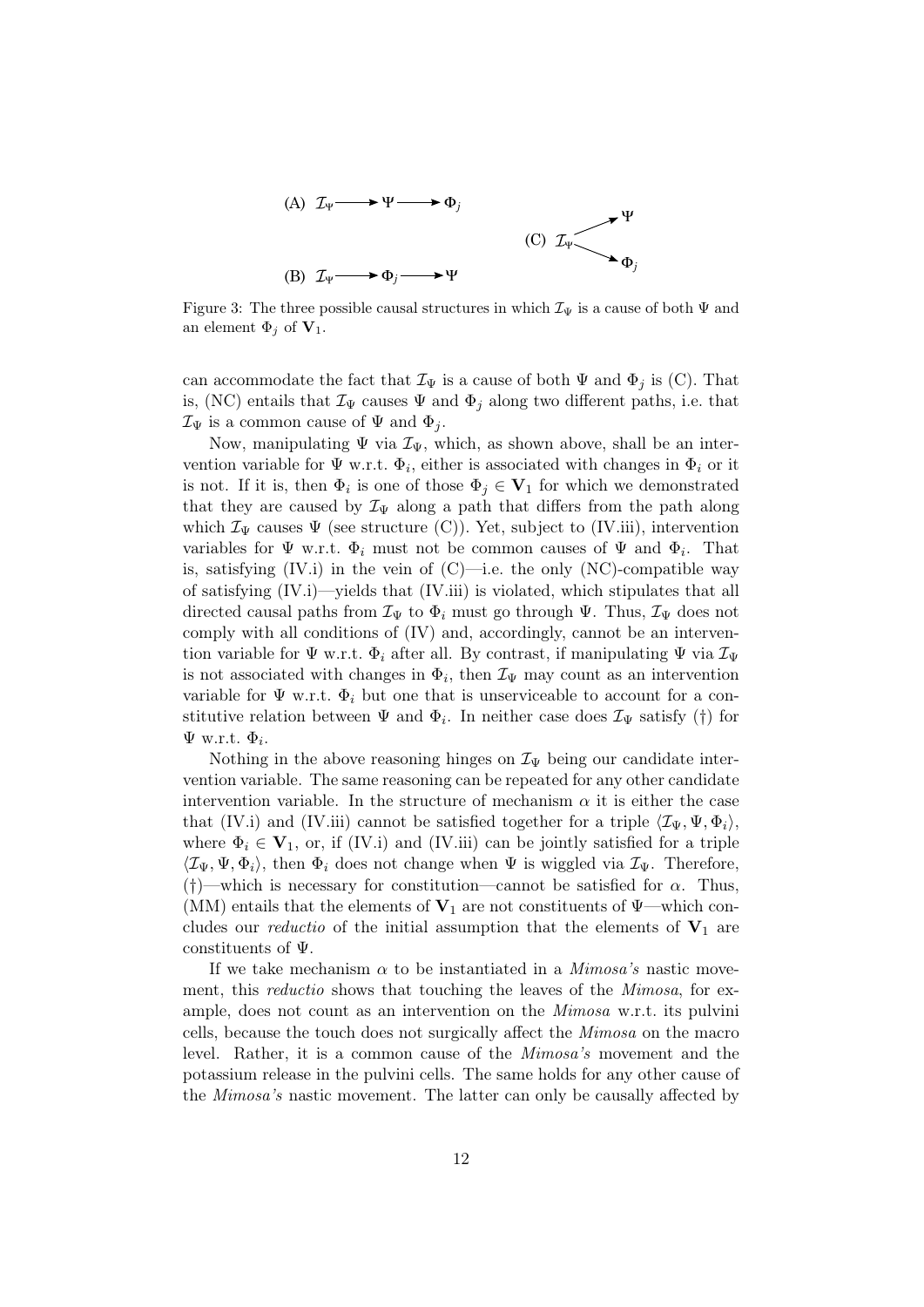common causes of the Mimosa's macro and micro behaviors. None of these common causes are interventions in the sense of (IV). Therefore, there cannot possibly exist any top-down interventions on a Mimosa's nastic movement, which, subject to (MM), is thus not constituted by the potassium release in the pulvini cells—nor by any other behavior of its spatiotemporal parts.

Likewise, nothing in the above reasoning hinges on  $\alpha$  being our exemplary mechanism. (†) cannot be satisfied for any mechanism. All that is required to establish that there cannot possibly exist an intervention variable as defined by (M) and (IV) for any macro variable  $\Psi$  w.r.t. any micro variable  $\Phi_i$ , such that  $\Phi_i$  changes when  $\Psi$  is wiggled, is that  $\Phi_i$  is contained in a variable set  $V$ , such that  $\Psi$  supervenes on  $V$  and that the elements of **V** and  $\Psi$  are not causally related. That is, as long as constitutive relevance is taken to be characterized by (Sup) and (NC) there cannot possibly exist (M)-(IV)-defined intervention variables for macro variables w.r.t. their micro supervenience bases such that the latter could be changed by intervening on the former.<sup>8</sup> But from the latter finding (MM) infers that no spatiotemporal parts on which a mechanism's macro level supervenes can be constitutively relevant to the latter. In sum, against the background of  $(SUP)$ ,  $(NC)$ ,  $(M)$ , and (IV), (MM) implies (INEX), viz. the inexistence of constitutive relations:

(INEX) There do not exist any relationships of constitutive relevance between macro phenomena and their spatiotemporal parts.

Thus, if (MM) is spelled out in terms of Woodward's original interventionism, for which Craver ([2007b]) explicitly designed it, it reduces the mechanistic paradigm to absurdity.

This reductio argument rests on the assumptions (Sup), (NC), (M), and (IV). To avoid its consequence, at least one of these assumptions must be discarded. While (Sup) is uncontested, Leuridan ([2012]) rejects (NC) and Woodward ([2011]) proposes weakened variants of (M) and (IV). We discuss the consequences of rejecting (NC) in the remainder of this section and Woodward's newest variant of interventionism in the next section.

Leuridan's reason for rejecting the non-causal nature of constitution (NC) is that it is a direct consequence of Woodward's interventionist theory that (IV)-manipulability entails causation and, thus, mutual manipulability en-

 $8B$ ased on a problematization of the satisfiability of (IV.iii) that bears some similarity to ours, Glauer ([2012], p. 75) claims, first, that top-down interventions on  $\Psi$  w.r.t.  $\Phi_i$  are not well-defined and, second, that bottom-up interventions on  $\Phi_i$  w.r.t.  $\Psi$  are impossible due to a violation of (IV.iii). We cannot follow Glauer on either count. Relative to a model of a mechanism as in figure 1, it is precisely defined what a top-down intervention amounts to and bottom-up interventions on a mechanism may well exist, for (SUP) only entails that a mechanism's macro level depends on its micro level, but not the other way around. That means it is possible to intervene on the micro level by an (IV)-intervention that is not associated with changes in the macro level. What (SUP) rules out is the existence of (IV)-interventions on the macro w.r.t. to the micro level.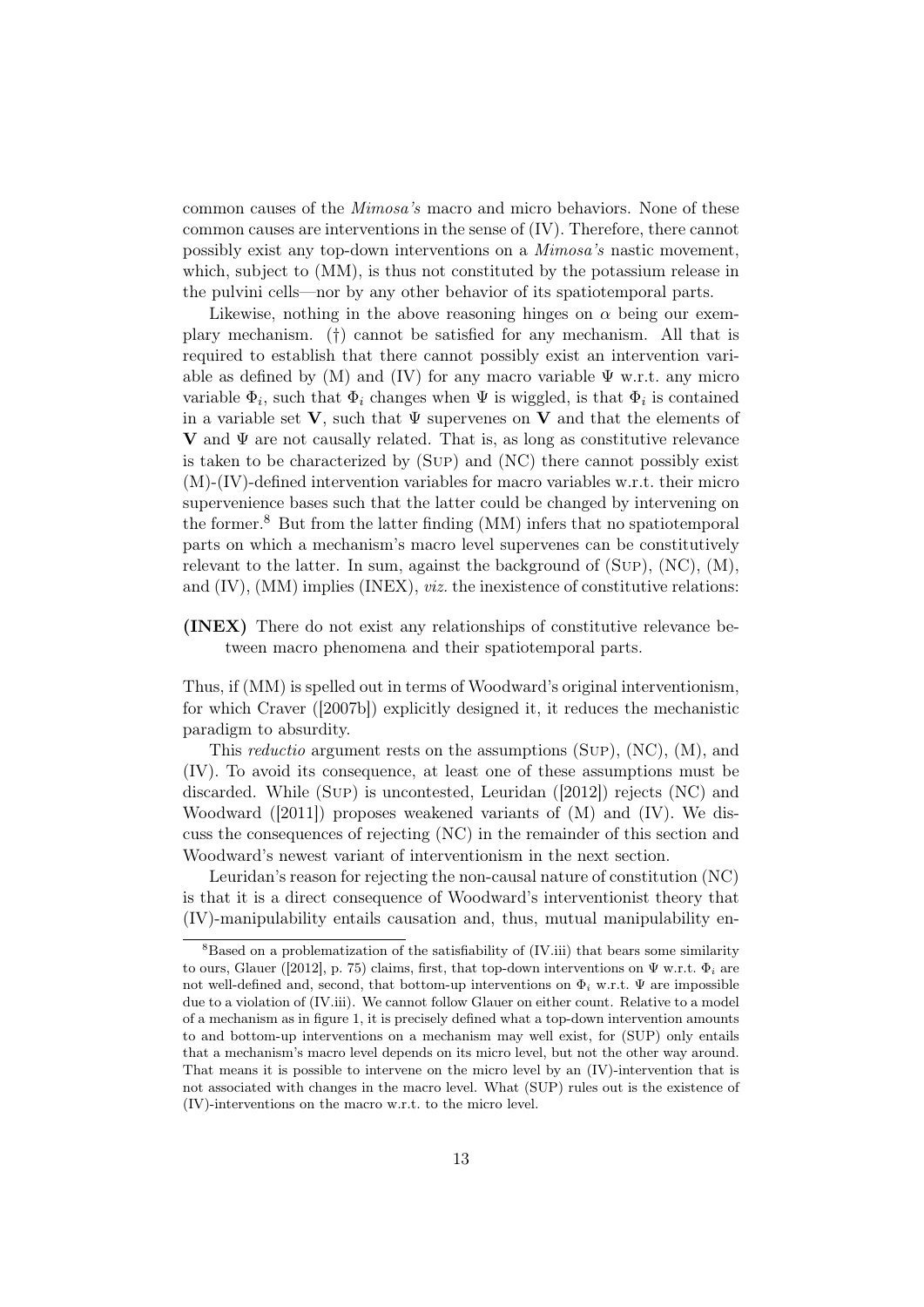tails bidirectional causation. He argues that Craver cannot consistently embed (MM) within a Woodwardian framework and assume the non-causal nature of constitution as expressed in (NC). Leuridan ([2012], p. 424) concludes: 'Causal relevance (sensu latu) thus comes in two varieties: intralevel etiological relevance (or causal relevance sensu strictu) and interlevel relevance'.

We agree with Leuridan that, if constitutive relevance is not assumed to be of non-causal nature, (MM), interpreted against the background of (M) and (IV), implies that constitutive relevance reduces to a form of causal relevance. Moreover, discarding (NC) yields that the reductio argument leading to (INEX) is blocked, such that cases of constitution—or rather constitutive causation—are no longer entailed to be inexistent on mere conceptual grounds. To see this, note first that if we discard (NC) it still holds in mechanism  $\alpha$  that all causes of  $\Psi$  are also causes of some  $\Phi_i \in V_1$ , for due to (SUP) all changes induced on  $\Psi$  are associated with changes in some  $\Phi_i \in V_1$ . But by abandoning (NC) it no longer follows that  $\Psi$  and  $\Phi_i \in V_1$  must be located on different causal paths. Rather, it becomes possible that  $\Psi$  and  $\Phi_i$  are located on one and the same causal path. If  $\Psi$  and some  $\Phi_i \in V_1$ are on the same path, (IV.i) and (IV.iii) are rendered satisfiable at the same time. It thereby becomes possible to intervene on  $\Psi$  w.r.t.  $\Phi_i$  in the sense defined by (IV), such that manipulations of  $\Psi$  are associated with changes in  $\Phi_i$ . Hence, condition (†) turns out to be satisfiable.

If (and only if) for every element  $\Phi_i$  of  $V_1$  there exist possible interventions of type (A) on  $\Psi$  w.r.t.  $\Phi_i$  (see figure 3), such that  $\Phi_i$  changes when  $\Psi$ is wiggled, and there exist possible interventions of type (B) on  $\Phi_i$  w.r.t.  $\Psi$ , such that  $\Psi$  changes when  $\Phi_i$  is wiggled, (MM) yields that the elements of  $\mathbf{V}_1$ and  $\Psi$  are related in terms of constitution (or constitutive causation). Relationships of constitutive causation are always bidirectional, i.e. they amount to causal loops. Overall, if  $\Psi$  and the elements of  $V_1$  are mutually manipulable, the causal structure entailed by (SUP), (M), (IV), and (MM) for  $\alpha$  is the one depicted in figure 4.

The resulting causal structure features numerous causal cycles. Note that the causal dependencies in figure 4 hold among wholes and their parts, that changes in  $\Psi$  and changes in  $V_1$  temporally overlap, and that the causal in-



Figure 4: Causal structure underlying mechanism  $\alpha$ , provided that constitution is not assumed to be of non-causal nature.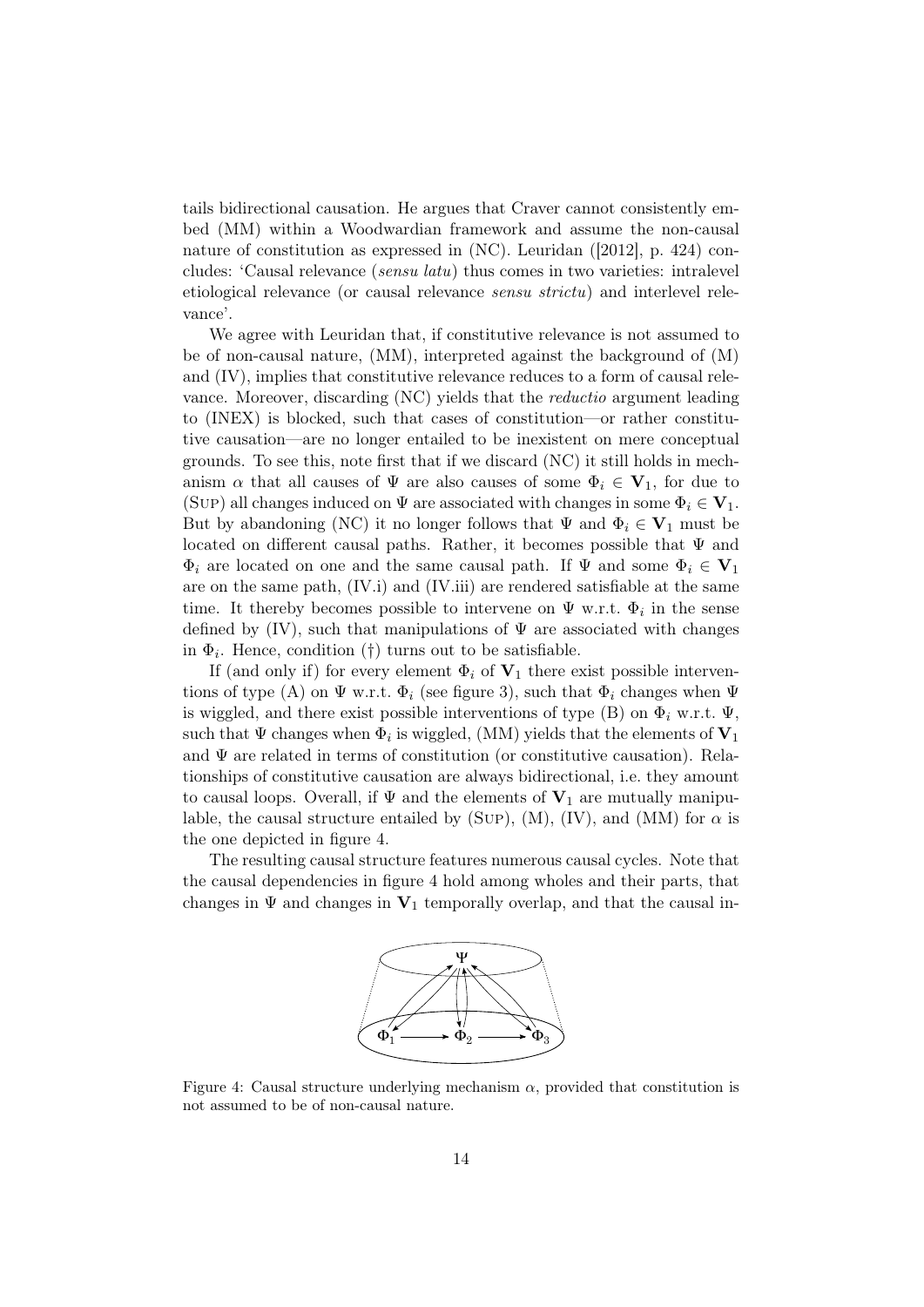fluence is transmitted instantaneously along the interlevel paths. All of these features of the structure in figure 4 are very unusual for causal structures. If (NC) is discarded, the resulting structures of constitutive causation differ from ordinary causal structures in numerous crucial respects. In light of this, the vast majority of mechanists do not join Leuridan ([2012]) in abandoning (NC). Fortunately, there is another way to block the reductio argument leading to (INEX).

### 4 Modifying interventionism

The problem of (MM) revealed in the previous section is but one problem among many that Woodward's ([2003]) theory gives rise to when applied to variables that are dependent in non-causal ways (for another such problem, see Baumgartner [2010], [2013]). Woodward ([2011]) has recently offered a modified version of interventionism, which he claims avoids the problems associated with non-causal dependence relations. In this section, we reconsider (MM) when read against the background of this most recent proposal.

Woodward's ([2011]) basic idea for modifying his original definitions is to introduce exemption clauses for non-causal dependence relations. He proposes the amended definitions  $(M^*)$  and  $(IV^*)$  given below. In both of them, the notion of supervenience appears as proxy for all other non-causal dependence relations. For brevity, we merge Woodward's twofold account of direct and contributing causation into one notion of causation (M<sup>∗</sup> ):

- (M<sup>\*</sup>)  $\mathcal X$  is a cause of  $\mathcal Y$  w.r.t. variable set V if, and only if, there possibly exists an (IV<sup>\*</sup>)-intervention on  $\mathcal X$  w.r.t.  $\mathcal Y$ , when all variables in V that are not on a causal path from  $\mathcal X$  to  $\mathcal Y$  and are not related in terms of supervenience to  $\mathcal X$  or  $\mathcal Y$  are held fixed, such that the value or the probability distribution of  $\mathcal Y$  changes.<sup>9</sup>
- (IV<sup>\*</sup>)  $\mathcal I$  is an intervention variable for  $\mathcal X$  w.r.t.  $\mathcal Y$  if, and only if,  $\mathcal I$  satisfies  $(IV.i), (IV.ii), (IV.iii^*), and (IV.iv^*)$ :
	- (IV.iii<sup>\*</sup>) any directed path from  $\mathcal I$  to  $\mathcal Y$  goes through  $\mathcal X$  or through a variable  $Z$  which is related to  $X$  in terms of supervenience;
	- (IV.iv<sup>\*</sup>)  $\mathcal I$  is (statistically) independent of every cause of  $\mathcal Y$  which is neither located on a path through  $\mathcal X$  nor on a path through a variable  $\mathcal Z$ which is related to  $X$  in terms of supervenience.

To distinguish this modified variant of interventionism from the original variant, we shall speak of  $(M^*)$ -causation and  $(IV^*)$ -interventions and we shall say that  $(M^*)$  and  $(IV^*)$  constitute interventionism<sup>\*</sup>.

<sup>&</sup>lt;sup>9</sup>Woodward ([2011]) does not state (M<sup>\*</sup>) explicitly but merely indicates its relevant features. (M<sup>\*</sup>) is our reconstruction of Woodward's suggestion. For a justification as to why this is an adequate reconstruction see Baumgartner ([2013], §3).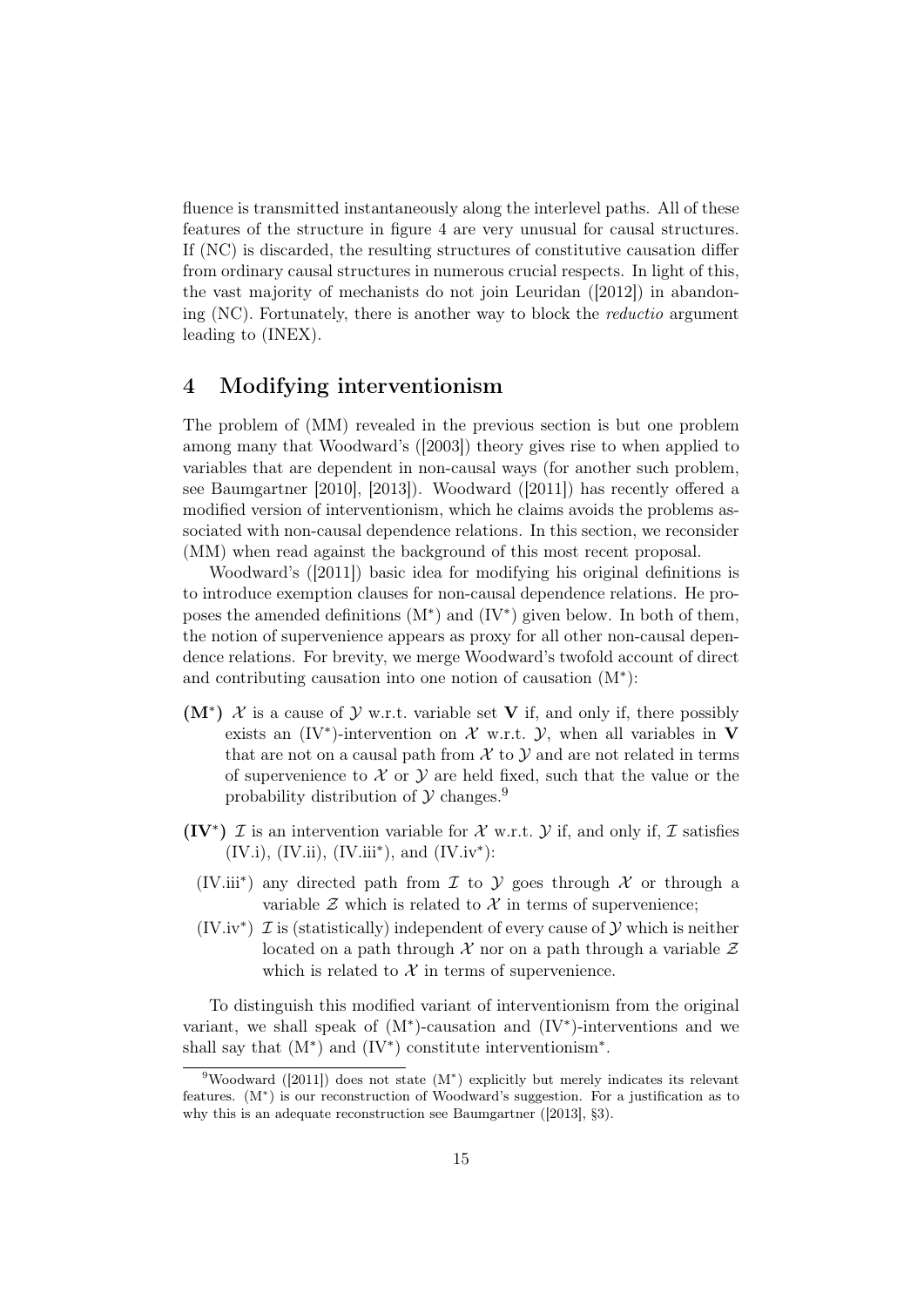The relevant respects (for our purposes) in which the exemption clauses in  $(M^*)$  and  $(IV^*)$  return definitions that differ from  $(M)$  and  $(IV)$  are as follows. First, according to  $(IV^*)$ , a variable  $\mathcal I$  can count as an intervention variable for  $\mathcal X$  w.r.t.  $\mathcal Y$  even if  $\mathcal I$  is connected to  $\mathcal Y$  through a path that does not go through X, i.e. through what we shall call an  $\overline{X}$ -path, provided that this  $\overline{\mathcal{X}}$ -path goes through a variable contained in the supervenience base of  $\mathcal{X}$ . Second,  $(M^*)$  entails that in order to establish that  $\mathcal{X}$  is a cause of  $\mathcal{Y}$ , those variables that are contained in the supervenience bases of  $\mathcal X$  and  $\mathcal Y$  do not have to be fixed.

Let us now see what the implications of (MM) are when read against the background of interventionism<sup>∗</sup> . Again, we first apply (MM) to mechanism  $\alpha$  and assume all the features assigned to constitution in section 2, and we once more assume that the variables in  $V_1 = {\Phi_1, \Phi_2, \Phi_3}$  are constituents of  $\Psi$ . From this, it follows by (MM)—more specifically, by condition (†) entailed by (MM)—that for every  $\Phi_i \in V_1$  there is an intervention variable  $\mathcal{I}_{\Psi}$  for  $\Psi$  w.r.t.  $\Phi_i$ .  $\mathcal{I}_{\Psi}$  is a cause of  $\Psi$ , which means there is a variable set  $\mathbf{V}_2$  containing  $\mathcal{I}_{\Psi}$  and  $\Psi$ , relative to which there is an intervention variable  $\mathcal{I}_{\mathcal{I}_{\Psi}}$  for  $\mathcal{I}_{\Psi}$  w.r.t.  $\Psi$  such that changes induced on  $\mathcal{I}_{\Psi}$  via  $\mathcal{I}_{\mathcal{I}_{\Psi}}$  are associated with changes in  $\Psi$ . Due to (SUP), all changes in  $\Psi$  are necessarily associated with changes in at least one  $\Phi_j \in V_1$ , meaning there is a variable set  $V_3$ relative to which  $\mathcal{I}_{\Psi}$  is an  $(M^*)$ -cause and, thus, a cause (simpliciter) of  $\Phi_j$ . That is,  $\mathcal{I}_{\Psi}$  is a cause of both  $\Psi$  and  $\Phi_j$ . Of all possible causal structures in figure 3 that feature  $\mathcal{I}_{\Psi}$  as cause of both  $\Psi$  and some elements of  $V_1$  only (C) is compatible with (NC). Hence,  $\mathcal{I}_{\Psi}$  must be a common cause of  $\Psi$  and  $\Phi_i$ .

Up to this point the consequences of (MM) when embedded in interventionism<sup>∗</sup> are identical to its consequences when embedded in interventionism. But while  $\mathcal{I}_{\Psi}$  in structure (C) of figure 3 cannot be an (IV)-intervention variable for  $\Psi$  w.r.t. those elements of  $V_1$  that change due to (Sup) when intervening on  $\Psi$ ,  $\mathcal{I}_{\Psi}$  in (C) can be such an (IV<sup>\*</sup>)-intervention variable for **V**. The reason is that  $(IV^*)$  allows for  $\overline{\Psi}$ -paths from  $\mathcal{I}_{\Psi}$  to elements of  $V_1$ , provided that these  $\overline{\Psi}$ -paths go through the supervenience base of  $\Psi$  which is the case in structure (C). In consequence,  $\Psi$  is manipulable via an (IV<sup>\*</sup>)-intervention on  $\Psi$  w.r.t. some  $\Phi_i \in V_1$  such that  $\Phi_i$  changes its value. Moreover if it turns out that for every  $\Phi_i \in V_1$  we find an  $(IV^*)$ -intervention of type (C) on  $\Psi$  w.r.t.  $\Phi_i$  such that  $\Phi_i$  changes,  $\Psi$  is manipulable w.r.t. every element of  $V_1$ . Finally, it is also possible that for every  $\Phi_i \in V_1$  we find an  $(IV^*)$ -intervention on  $\Phi_i$  w.r.t.  $\Psi$  such that  $\Psi$  changes. In that case, (MM) is applicable and identifies the elements of  $V_1$  as constituents of  $\Psi$ . So far so good.

However, note that if  $\Psi$  and the elements of  $V_1$  turn out to be mutually manipulable, not only is (MM) applicable, but also  $(M^*)$ . If  $\Psi$  is  $(IV^*)$ manipulable w.r.t. every  $\Phi_i \in V_1$  and every  $\Phi_i \in V_1$  is  $(IV^*)$ -manipulable w.r.t.  $\Psi$ ,  $(M^*)$  rules that there is a causal feedback between  $\Psi$  and every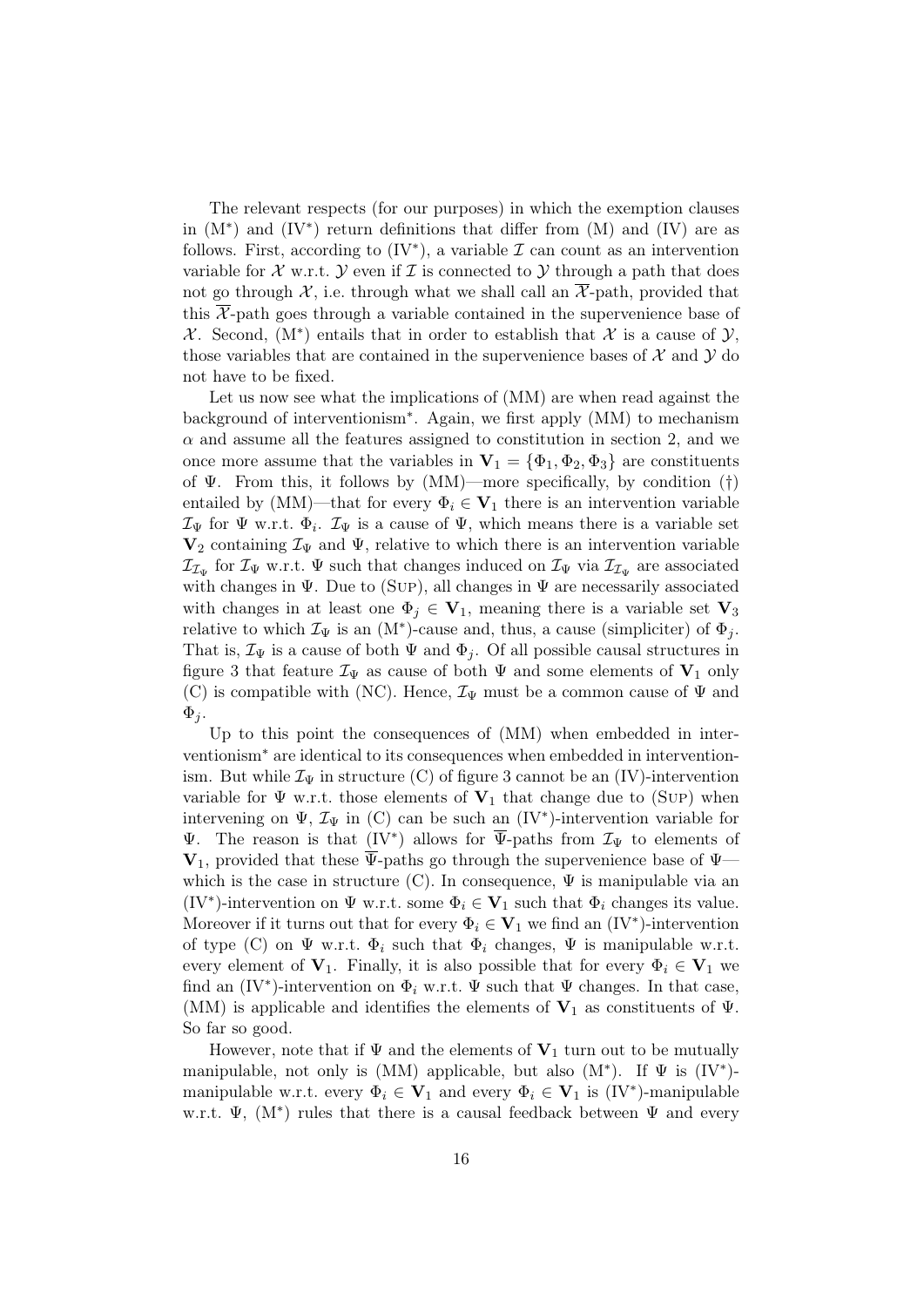$\Phi_i \in \mathbf{V}_1$ . The reason is that  $(M^*)$  does not require supervenience bases to be held fixed when macro variables are manipulated. Yet, (NC) entails that  $\Psi$  is causally independent of all its constituents in  $V_1$ . In sum, applying (MM) to  $\alpha$  against the background of (Sup), (NC), (M<sup>\*</sup>), and (IV<sup>\*</sup>) results in a contradiction:  $\Psi$  and the elements of  $V_1$  are causally dependent, which is entailed by (M<sup>∗</sup> ), and not causally dependent, which is entailed by (MM) and (NC).

Again, nothing in the above reasoning hinges on our particular choice of variables or on the concrete structure of our exemplary mechanism. (Sup), (M<sup>∗</sup> ), and (IV<sup>∗</sup> ) yield that macro variables and their constituents are causally dependent, whereas (MM) and (NC) entail that they are independent. Embedding (MM) in interventionism<sup>∗</sup> reduces the mechanistic framework to absurdity in a way that is closely related to the reductio of (MM) when embedded in interventionism. While, in the latter case, assuming the variables in  $V_1$  to be constituents of  $\Psi$  entails that they are not constituents of  $\Psi$ , the same assumption, in the former case, entails that the elements of  $V_1$ are causally relevant to  $\Psi$  and not causally relevant to  $\Psi$ . As in the latter case, not only the non-causal nature of constitution, but also the assumption of the existence of constitutive relationships is a candidate for rejection when (MM) is embedded in interventionism<sup>∗</sup> . But discarding the existence of constitutive relationships would just yield (INEX) again. If we want to insist that mechanists do not chase a chimera and if we want constitution to be a non-causal form of dependence, modifying (M) and (IV) in terms of (M<sup>∗</sup> ) and (IV<sup>∗</sup> ) does not solve the problem revealed in the previous section. Interventionist definitions must be modified further.

One may conceive of several supplementary modifications of interventionist definitions. In what follows, we propose our preferred option without claiming that this is the only way to go. As we want to uphold (MM), we have to block the second reductio argument presented above by preventing that mutual manipulability of a mechanism's macro and micro levels entails (mutual) causation. A straightforward way to do so is by stipulating that spatiotemporally overlapping entities and their behaviors are not causally related, even if they are mutually manipulable. We propose to build a constraint into  $(M^*)$  to the effect that, in order for X to be a cause of  $\mathcal{Y}$ , it must be possible to intervene on  $\mathcal X$  to change the value of  $\mathcal X$  at a time t such that  $\mathcal Y$  changes at a (strictly) later time  $t'.^{10}$ 

 $(M^{**})$  X is a cause of Y w.r.t. variable set V if, and only if, there exist times  $t, t'$ , where  $t < t'$ , such that there possibly exists an  $(IV^*)$ -intervention on  $\mathcal X$  w.r.t.  $\mathcal Y$  that sets  $\mathcal X$  to some value x at t, when all variables in

<sup>&</sup>lt;sup>10</sup>We do not want to claim that  $(M^{**})$  amounts to an account of causation that produces adequate results in every conceivable context of application. Our claim is merely that if one wants to embed (MM) in a variant of interventionism that accounts for causation as it figures in mechanisms,  $(M^{**})$  is a promising way to go.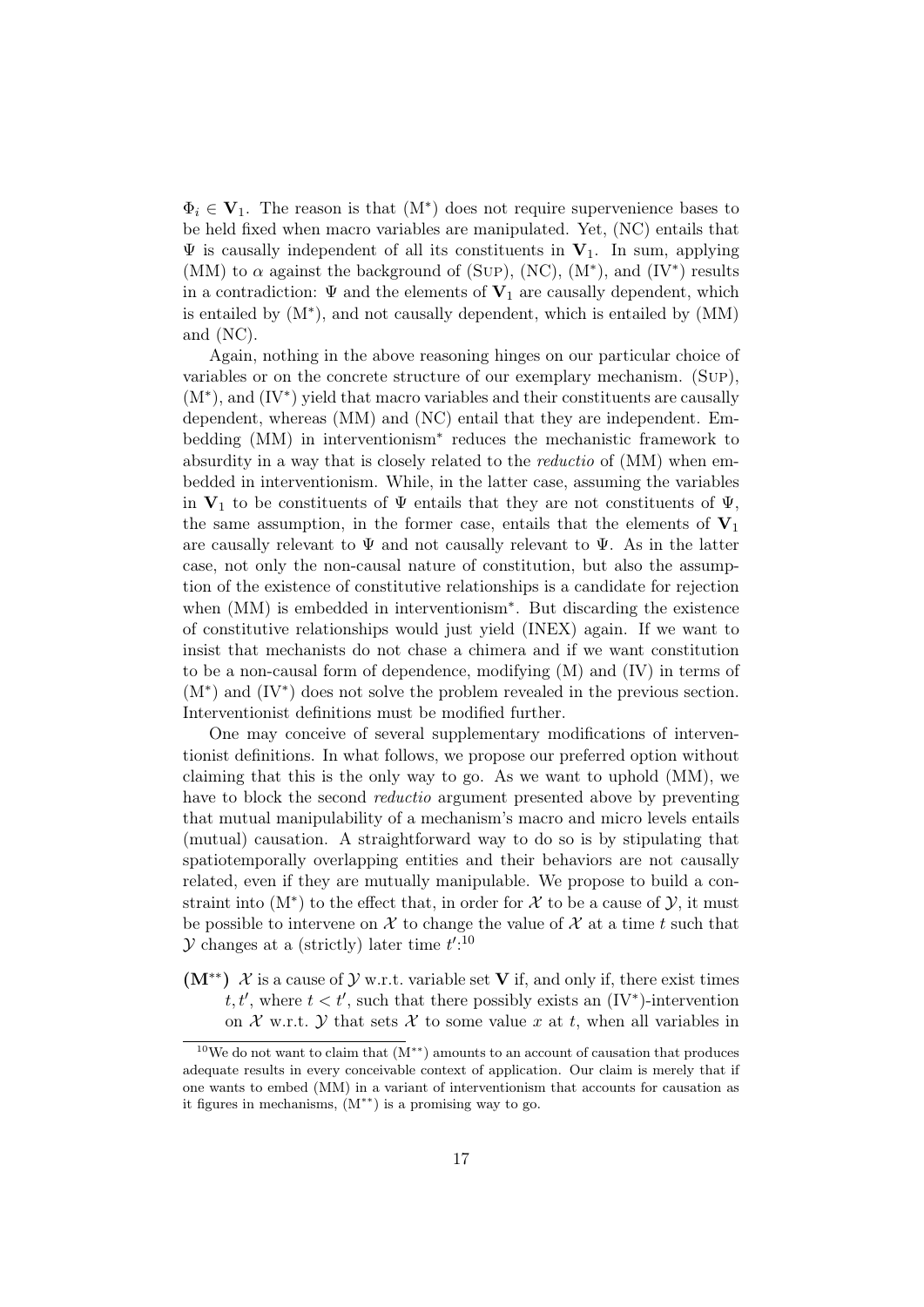V that are not on a causal path from  $\mathcal X$  to  $\mathcal Y$  and are not related in terms of supervenience to  $\mathcal X$  or  $\mathcal Y$  are held fixed, such that the value or the probability distribution of  $\mathcal Y$  changes at  $t'$ .

 $t$  and  $t'$  must be understood to stand for more or less extended time intervals such that t is strictly before t'. Note that  $(M^{**})$  is only a sparse modification of (M<sup>∗</sup> ): it does not stipulate that changes in causes always strictly precede changes in their effects. Rather, it merely requires that at least one possible intervention on a cause induces a change in that cause which strictly precedes a change in the corresponding effect. Nonetheless, such a sparse modification suffices to guarantee that relationships of mechanistic constitution are entailed to be of non-causal nature.

To see this, reconsider our exemplary mechanism  $\alpha$ . As before, variables that are common causes of  $\Psi$  and of some  $\Phi_i \in V_1$  count as  $(IV^*)$ intervention variables for  $\Psi$  w.r.t.  $\Phi_i$ . That is, even if for all  $\Phi_i \in V_1$  it holds that every intervention variable  $\mathcal{I}_{\Psi}$  on  $\Psi$  w.r.t.  $\Phi_i$  is a common cause of  $\Psi$  and  $\Phi_i$ , (†) is satisfiable for  $\alpha$ . Accordingly,  $\Psi$  and the elements of  $V_1$  are rendered mutually manipulable, which, according to  $(MM)$ , induces constitution. At the same time, however, that particular form of mutual manipulability does not satisfy the right-hand side of (M∗∗), for, according to (SC), all changes induced on  $\Psi$  temporally overlap with the changes in  $\Phi_1$  to  $\Phi_3$ . (For instance, the drop in turgor pressure of a *Mimosa's* pulvini cells always coincides with the nastic movement of the plant.) Or the other way around: for no  $\Phi_i \in V_1$  there exist two strictly sequential times t and  $t'$  such that  $\Psi$  is changed at t and  $\Phi_i$  changes at t' or  $\Phi_i$  is changed at t and  $\Psi$  changes at  $t'$ . (M<sup>\*\*</sup>) thus entails that  $\Psi$  is causally independent of all variables in  $V_1$ . These findings generalize for all mechanisms and all chosen variable sets: as (SC) is assumed to hold for all constitutive relations, the right-hand side of (M∗∗) is unsatisfiable, in principle, by macro and micro levels of mechanisms.

Overall, if we embed (MM) in interventionism∗∗, we—for the first time get a consistent account of mechanistic constitution, which does not force (INEX) upon us. What is more, the resulting account entails the non-causal nature of constitution (NC). Cashing out (MM) within interventionism<sup>∗∗</sup> dispenses us from additionally assuming (NC). Both of these features are clear advantages the aggregate of (MM) and interventionism∗∗ has over any other currently available interventionist embedding of Craver's mutual manipulability criterion.

### 5 Fat-handedness

Despite the progress we have made so far, there remains a severe problem. It is one of the main selling points of (MM) that it allegedly reproduces experimental practices in the sciences (Craver [2007b], §4). (MM) is taken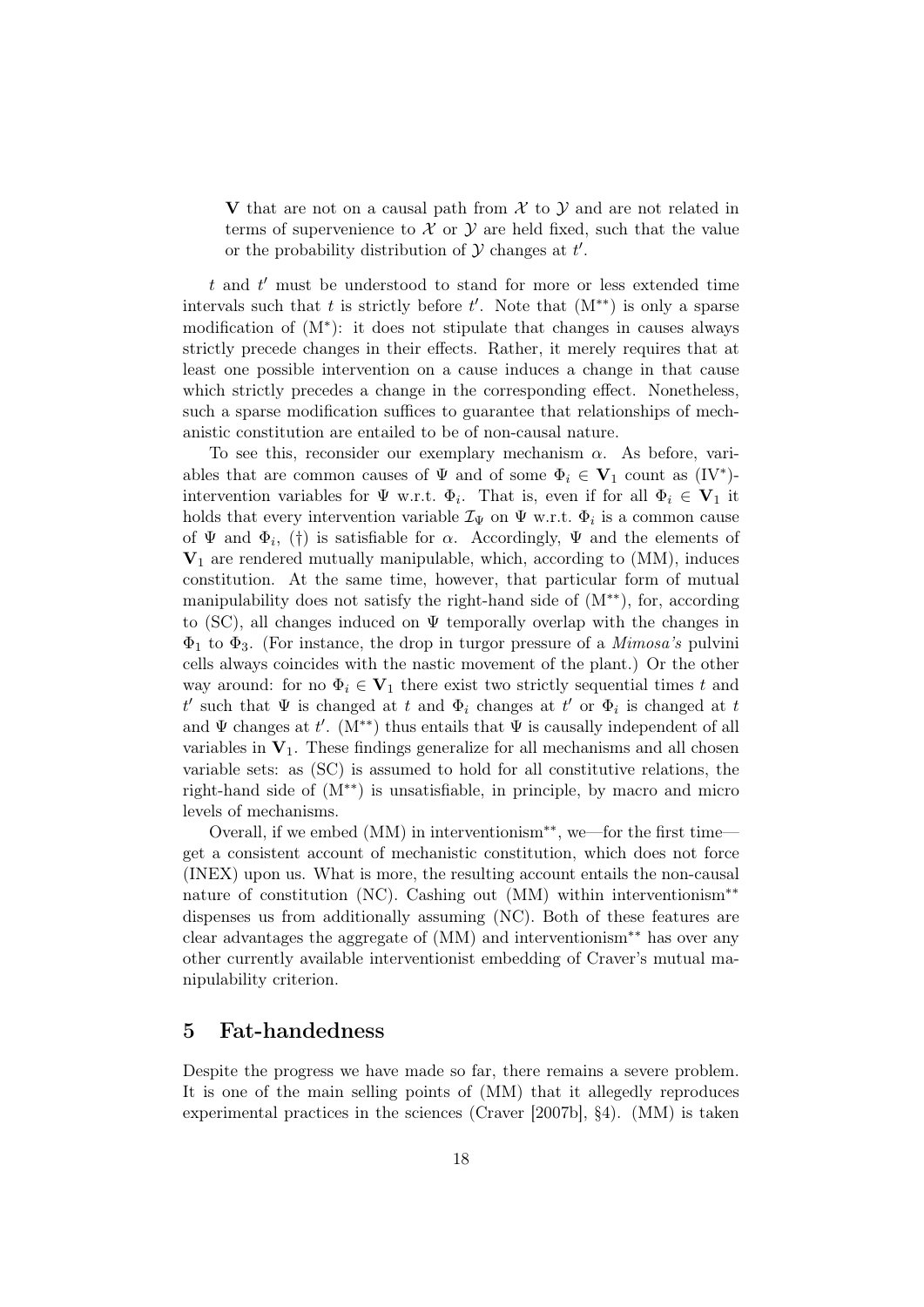

Figure 5: Two empirically indistinguishable models of mutual (IV<sup>∗</sup> )-manipulations of  $\alpha$ 's macro and micro levels.

to theoretically ground a method for empirically detecting relationships of constitutive relevance. Applied to our exemplary mechanism  $\alpha$  that amounts to the claim that the observed mutual manipulability of  $\Psi$  and the variables in  $V_1$  provides empirical evidence in favor of the variables in  $V_1$  being the constituents of Ψ.

Yet, while the embedding of (MM) in interventionism∗∗, unlike the original embedding in interventionism, generates a consistent theory, it fails to account for mechanistic constitution on evidence-based grounds. To see this, reconsider mechanism  $\alpha$ . In order to yield that the elements of  $V_1$  are constituents of  $\Psi$ , (MM) requires that for every  $\Phi_i \in V_1$  there exists an intervention on  $\Psi$  w.r.t.  $\Phi_i$  as well as an intervention on  $\Phi_i$  w.r.t.  $\Psi$  such that these interventions are associated with changes in both  $\Psi$  and  $\Phi_i$ . In virtue of  $(M^{**})$ , all of these interventions are causes of both  $\Psi$  and  $\Phi_i$ . As the relation between  $\Psi$  and the elements of  $V_1$  is determined to be of non-causal nature by  $(M<sup>**</sup>)$ , all of these interventions required to satisfy mutual manipulability are entailed to be common causes of  $\Psi$  and  $\Phi_i$ . (MM) can only be satisfied by fat-handed interventions<sup>11</sup> on macro and micro levels, which only count as interventions because (IV<sup>∗</sup> ) has built-in exemption clauses for supervenience relationships. In light of this result, however, the correlations of  $\Psi$  and the elements of  $V_1$  that result from mutual manipulability do not need to be due to constitutive dependencies. These correlations could simply be due to the fact that all (MM)-induced interventions on  $\alpha$  are fat-handed.

More concretely, figures  $5(a)$  and  $5(b)$  depict the type of  $(IV^*)$ -interventions that give rise to the mutual manipulability of the macro and micro levels of mechanism  $\alpha$ . If we find correlations of  $\Psi$  and the micro variables in  $V_1$  under such fat-handed manipulations, there is no need to postulate constitutive dependencies. Such correlations can be accounted for by the mere fact that the macro and micro levels of  $\alpha$  are systematically wiggled with a fat hand. Model  $5(a)$ , which features constitutive dependencies among  $\Psi$  and the elements of  $V_1$ , and model 5(b), which does not feature such

 $11A$  fat-handed intervention is an intervention that influences its ultimate effect along two (or more) different causal paths (Scheines [2005], p. 932).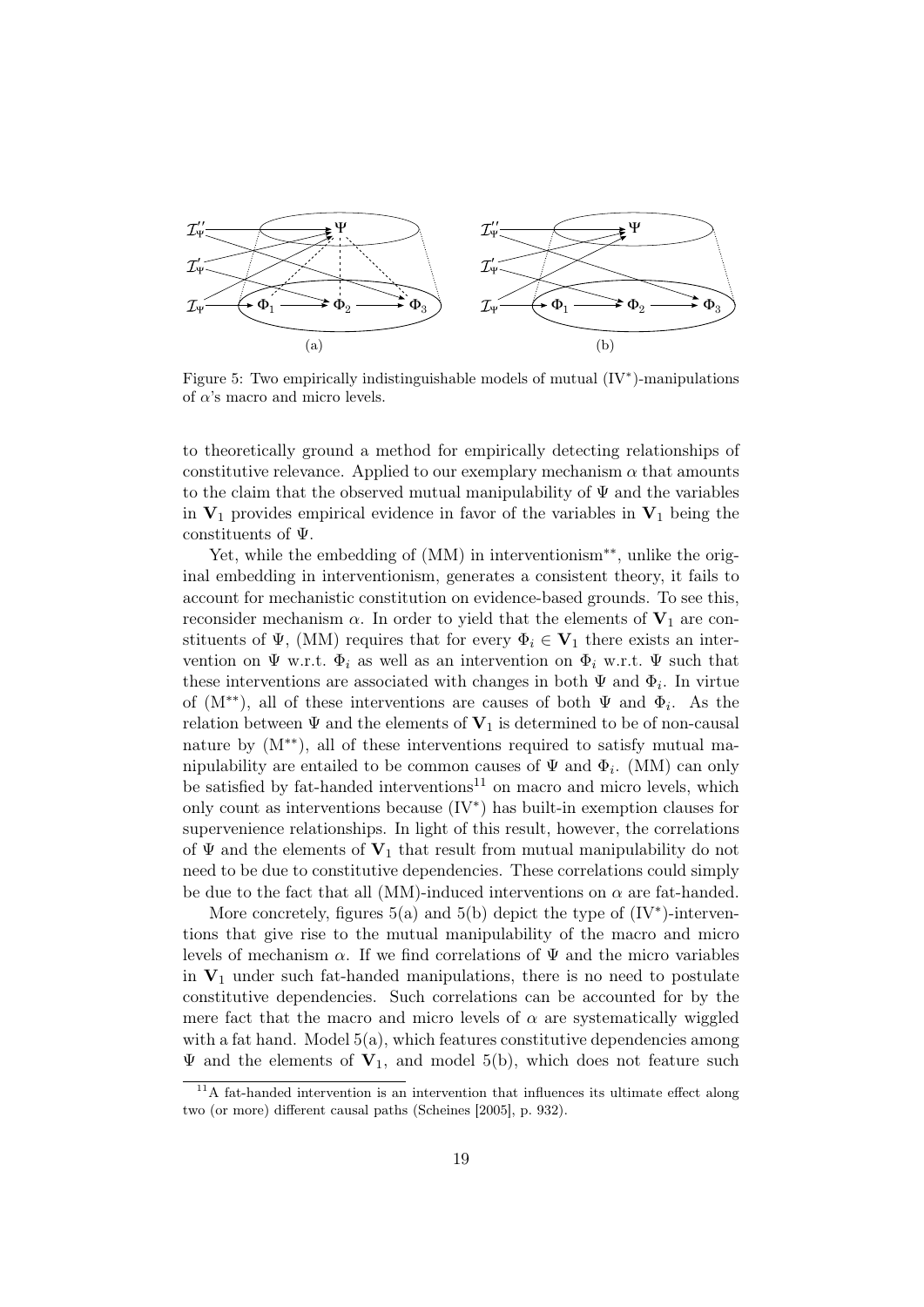dependencies, imply the same correlations under manipulations. They are empirically indistinguishable.

This result again generalizes for all mechanisms.  $(M^{**})$  entails that macro and micro levels are only mutually manipulable via common causes. But then, the fact that they behave in a highly correlated manner can be explained by the mere fat-handed nature of corresponding mutual manipulations. Mutual manipulability via common cause interventions provides no empirical evidence in favor of the existence of constitutive dependencies. Thus, (MM) is not sufficient to account for constitution on evidence-based grounds.

In the remainder of this paper, we make a suggestion how (MM) could be supplemented in a way that produces at least indirect empirical evidence—or second-order evidence—in favor of constitutive dependencies. To generate evidence for the existence of an additional dependence among macro and micro levels of a mechanism, top-down interventions are of core relevance. There exists an important asymmetry between bottom-up and top-down interventions: while it is possible to intervene on the micro level of a mechanism without inducing changes on the macro level, (SUP) renders it impossible to change the macro level of a mechanism without thereby inducing changes on the micro level. Subject to (Sup) and (M∗∗), every cause of a mechanism's macro level is a common cause of the macro level and at least one element of the corresponding supervenience base.

In case of mechanism  $\alpha$  that means that every cause of  $\Psi$  is a common cause of  $\Psi$  and at least one  $\Phi_i \in V_1$ . Now, suppose that we find a first cause  $\mathcal{I}_{\Psi}$  of  $\Psi$  and suppose that  $\mathcal{I}_{\Psi}$  turns out to be a (direct) common cause of  $\Psi$  and  $\Phi_1$ . (See, again, figure 5 for an illustration.) Next, suppose that we expand the analysed variable set and that we find a second cause  $\mathcal{I}_{\Psi}^{\prime}$  of  $\Psi$ which happens to be a (direct) common cause of  $\Psi$  and  $\Phi_2$ . Furthermore, a third cause  $\mathcal{I}_{\Psi}'$  of  $\Psi$  turns out to be a (direct) common cause of  $\Psi$  and  $\Phi_3$ , a fourth  $\mathcal{I}_{\Psi}'''$  a (direct) common cause of  $\Psi$  and  $\Phi_1$ , and so on; to the effect that all causes of  $\Psi$  are common causes of type  $\mathcal{I}_\Psi, \mathcal{I}'_\Psi,$  or  $\mathcal{I}''_\Psi$  in figure 5. The resulting correlations can either be modeled by means of a structure featuring constitutive dependencies, as depicted in figure 5(a), or by means of a pure common cause model, as depicted in figure 5(b).

Even though models 5(a) and 5(b) are equivalent w.r.t. implied correlations, model  $5(a)$  has a distinctive advantage over model  $5(b)$ :  $5(a)$  not only explains the correlations of  $\Psi$  and the corresponding variables in  $V_1$ , it also explains why we do not find causes of  $\Psi$  that are not common causes of  $\Psi$ and some  $\Phi_i \in V_1$ . Model 5(b) only accounts for the correlations of  $\Psi$  and the corresponding variables in  $V_1$ , but it provides no account of why we do not at some point find a surgical cause of  $\Psi$ . If the underlying causal structure were a mere common cause structure expansions of analysed variable sets should be expected to yield causes of  $\Psi$  that are not common causes of  $\Psi$  and some  $\Phi_i \in \mathbf{V}_1$ . However, if the elements of  $\mathbf{V}_1$  are constituents of  $\Psi$ ,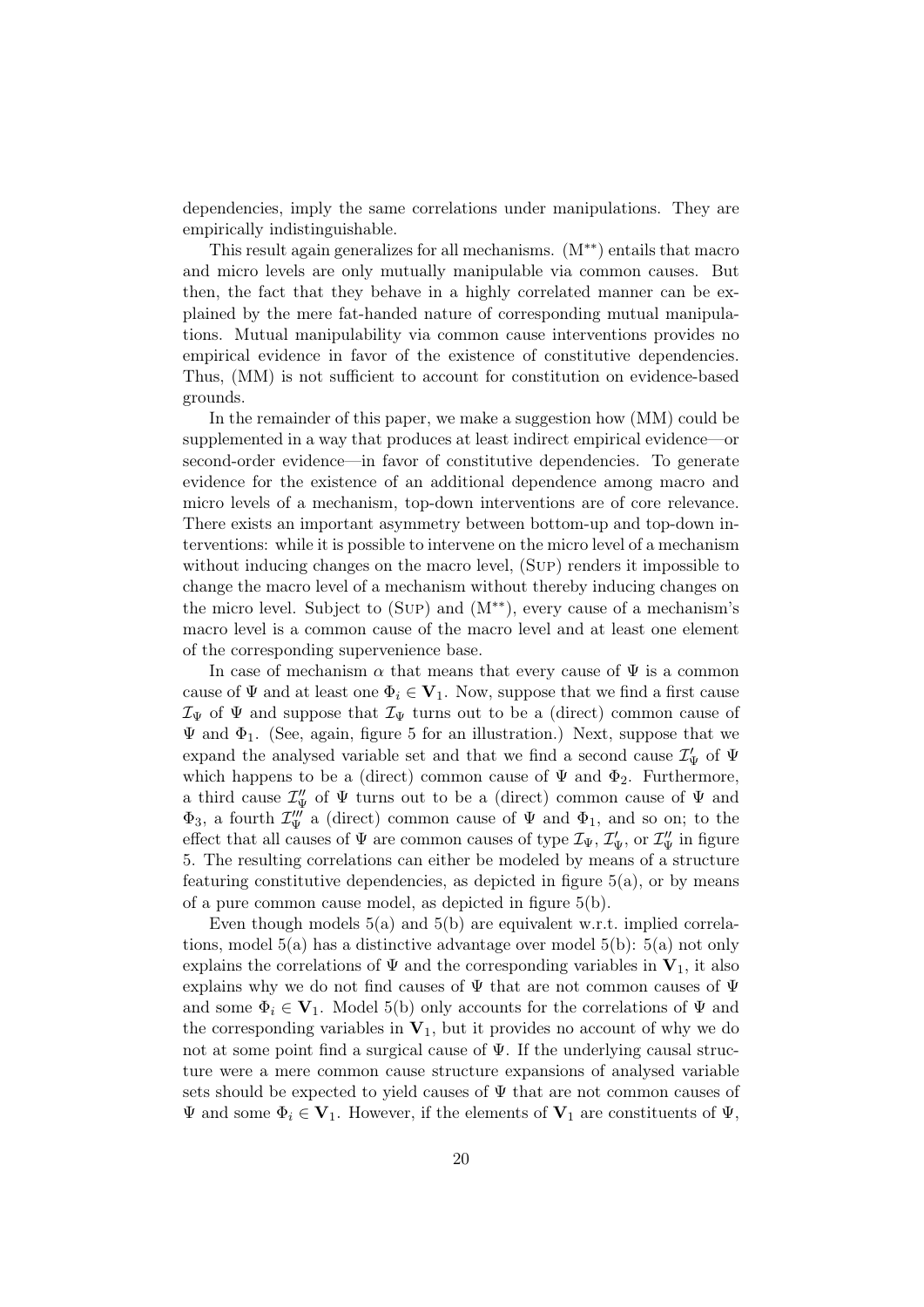there cannot exist a surgical cause of  $\Psi$ . The constitutive model 5(a) has higher explanatory power than the common cause model 5(b). It not only explains resulting correlations but it also explains why there do not exist surgical causes of  $\Psi$ .

Empirical evidence not only consists in correlational evidence resulting from suitable manipulations. Expansions of analysed variable sets give rise to a sort of second-order evidence. If it turns out that all causes of  $\Psi$  we find are common causes of  $\Psi$  and some  $\Phi_i \in V_1$ , we have good abductive reasons to prefer models that account for this second-order evidence by introducing additional dependencies among  $\Psi$  and the variables in  $V_1$ . Models featuring constitutive relevance relations provide the best available explanation for an (MM)-satisfying system whose macro behavior can only be manipulated with a fat hand. That is, in order to establish that the elements of  $V_1$  are constitutively relevant to  $\Psi$ , we not only have to establish that  $\Psi$  and the variables in  $V_1$  are mutually manipulable, but we moreover have to establish that all causes of  $\Psi$  are common causes of  $\Psi$  and some  $\Phi_i \in \mathbf{V}_1$ .

Hence, the empirical evidence that justifies to identify the processes in a Mimosa's pulvini cells as constituents of the plant's nastic movement does not simply consist in singular mutual manipulations of the *Mimosa's* macro and micro levels. The result of any single such experimental manipulation can be thoroughly accounted for in terms of a pure common cause model. Rather, what empirically justifies the inference to constitutive relevance is the fact that all further macro causes of the Mimosa's nastic movement that we happen to find in additional experimental setups turn out to be common causes of the Mimosa's macro behavior and some micro occurrence in its pulvini cells, i.e. the fact that no cause of the nastic movement can be found that does not affect the pulvini cells in some way or another.

To put this in more explicit and general terms we introduce the criterion of fat-handedness (FH):

(FH) The elements of a set  $\mathbf{V} = {\phi_1, \phi_2, \dots, \phi_n}$  and a variable  $\Psi$  satisfy (FH) if, and only if, every (IV<sup>\*</sup>)-intervention on  $\Psi$  is a common cause of  $\Psi$  and some  $\Phi_i \in \mathbf{V}$ .

We submit that the conjunction of (MM) and (FH)—embedded in interventionism∗∗—amounts to a consistent account of constitutive relevance that accounts for constitutive relevance on evidence-based grounds:

(CR) The elements of a set  $\mathbf{V} = {\Phi_1, \Phi_2, \dots, \Phi_n}$  are constitutively relevant to a variable  $\Psi$  if, and only if, the relationship between the elements of  $V$  and  $\Psi$  complies with (MM) and (FH).

In sum, to empirically establish relations of constitutive relevance, establishing the mutual manipulability of a variable  $\Psi$  and the variables in a set V on the basis of a few  $(IV^*)$ -interventions is not sufficient. Additionally,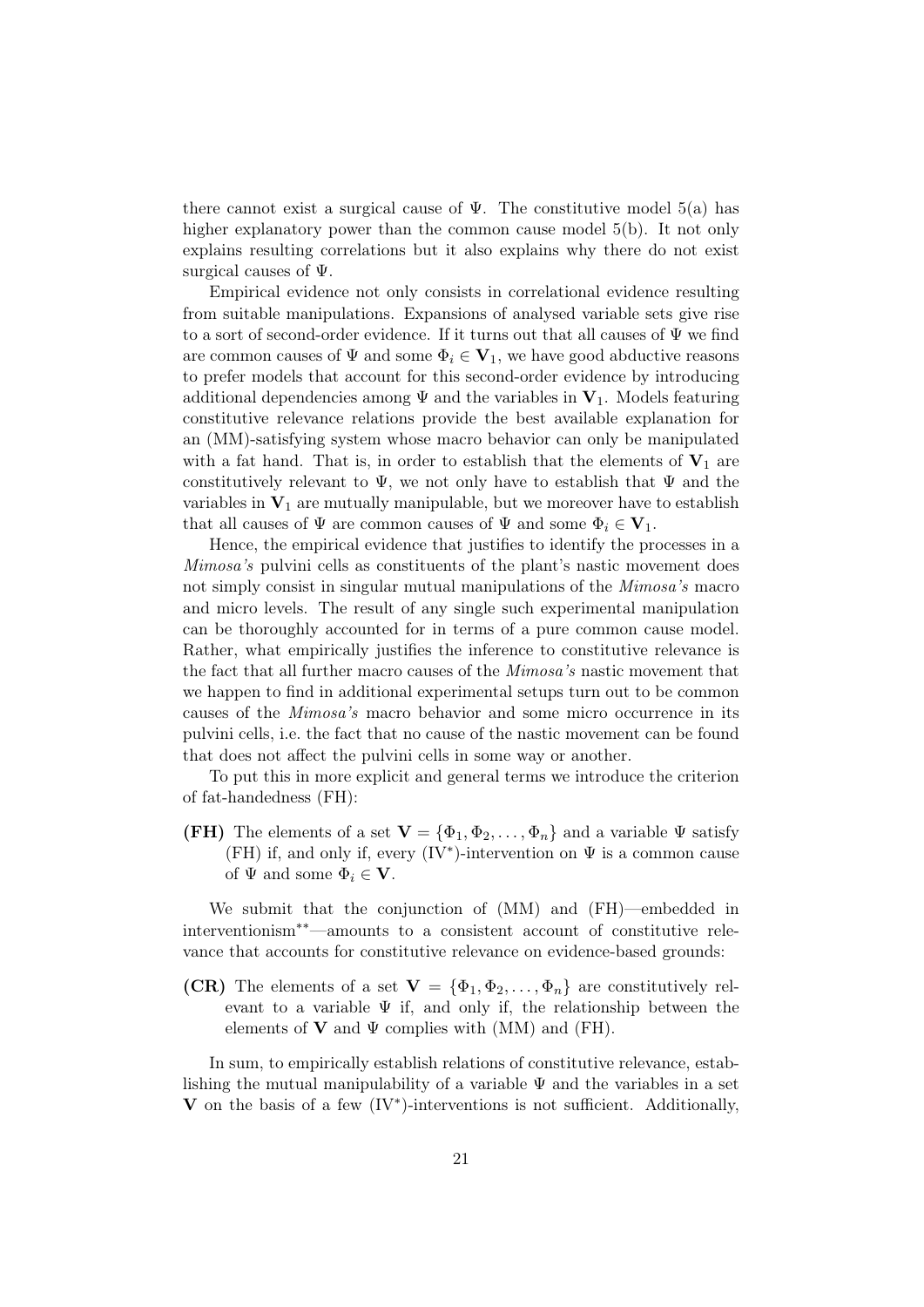it must be shown that the dependencies between  $\Psi$  and  $V$  induced by interventions on  $\Psi$  cannot be screened off by suitable surgical interventions. Only after a systematic expansion of the analysed variable set that generates a sufficient second-order evidential basis to inductively infer that  $\Psi$  and the elements of **V** satisfy (FH) can it justifiably be concluded that  $\Psi$  and **V**'s elements are related in terms of constitutive relevance. It must be emphasized that the universal logical form of (FH), which imposes constraints on every (IV<sup>\*</sup>)-intervention on  $\Psi$  w.r.t. some  $\Phi_i$ , yields that compliance with (CR) can, in principle, only be established inductively and is, thus, always prone to error.

## 6 Conclusion

The first part of this paper has shown that Craver's ([2007a], [2007b]) mutual manipulability account of mechanistic constitution requires a theoretical embedding that is much more difficult to come by than is recognized by most mechanists. Embedding (MM) either in Woodward's ([2003]) original variant of interventionism—as suggested by Craver himself—or in Woodward's ([2011]) recent interventionism<sup>∗</sup> , while at the same time assuming the noncausal nature of constitution (NC), undermines the mechanistic framework by implying the inexistence of constitutive relationships (INEX). One way out of the impasse would be to reject (NC), that is, to accept, as does Leuridan ([2012]), that constitution is a special form of causal dependence. However, most friends of mechanistic constitution join Craver and Bechtel ([2007]) in contending that constitution differs in essential respects from causal dependence. That, in turn, means that the interventionist theory in which (MM) is embedded must be modified further.

In the second part, we proposed a temporal relativization of  $(M^*)$ , *viz.* (M∗∗), which, for the first time, resulted in a consistent theoretical embedding of (MM) that neither forces (INEX) nor the rejection of (NC) upon us. Still, it turned out that this embedding in interventionism∗∗ falls short of accounting for constitutive relationships on evidence-based grounds, which, after all, is believed to be one of the core advantages of (MM). We hence suggested to use unresolvable fat-handedness of top-down interventions as an additional criterion (FH), which, in combination with (MM), allows for generating (second-order) abductive evidence for constitutive dependencies.

Let us end with a caveat. We do not claim that the combination of (MM), interventionism∗∗, and (FH) accounts for how the notion of constitutive relevance is actually used in scientific practice. Establishing this would require successful replications of case studies based on our account, which is a project we have not even begun to undertake here. Rather, we contend that embedding (MM) in interventionism∗∗ and supplementing it with (FH) constitutes a consistent and empirically contentful account of mechanistic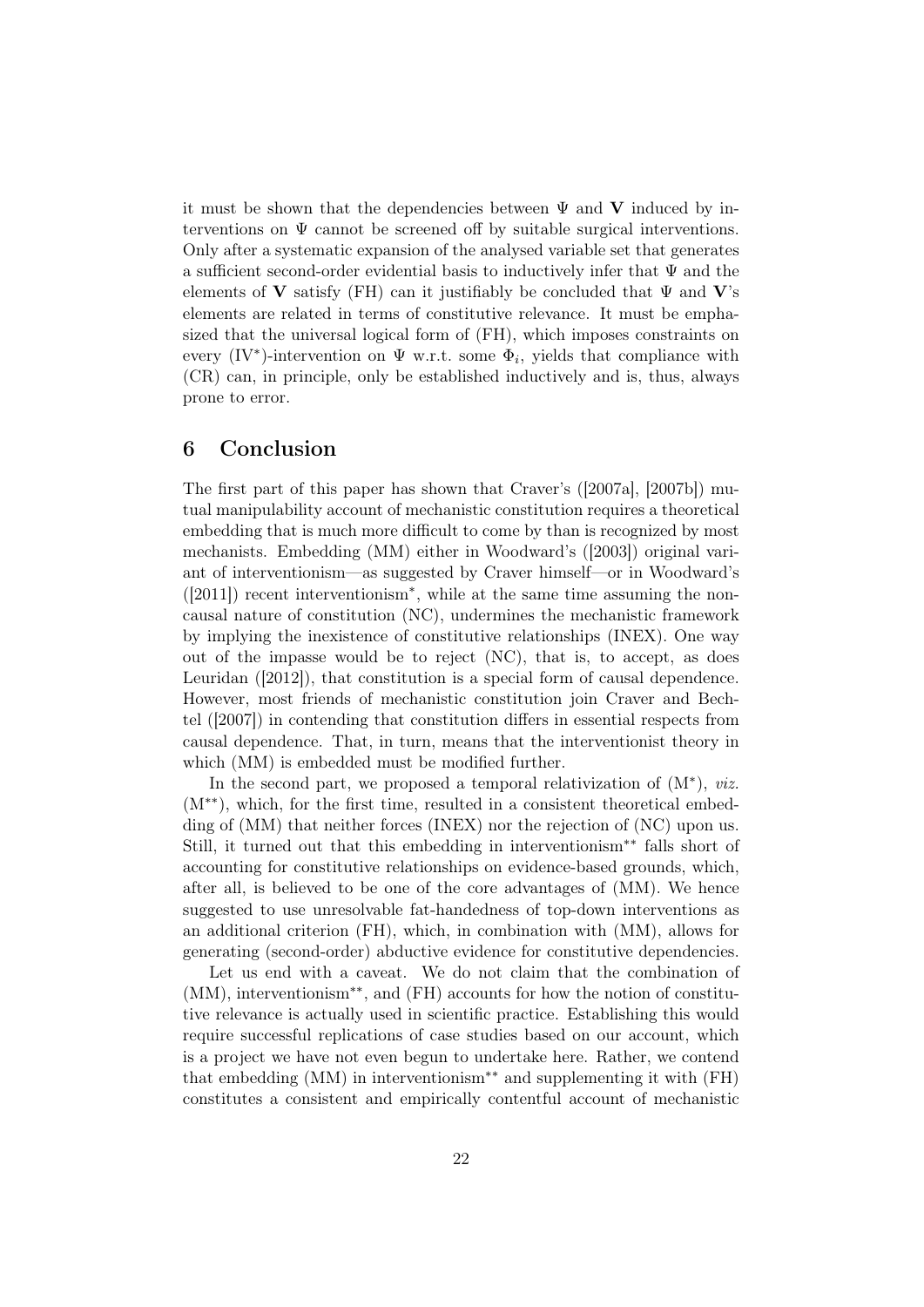constitution, which allows for treating constitution and causation as two closely related, but still distinct types of dependencies. According to this account, both constitution and causation are difference-making relations that stem from manipulability and control; but while the former is characterized by unresolvable fat-handedness and systematic temporal overlap, the latter allows for surgical interventions and, at least sometimes, features strict sequentiality.

The final upshot of this paper is a call for philosophical caution. Craver's mutual manipulability account of constitution and Woodward's interventionist account of causation have a considerable amount of pre-theoretic intuitive plausibility. They both seem to directly capture scientific practice. But intuitive appeal and echoing scientific practice do not suffice for a fruitful, not even for a consistent, philosophical theory.

Michael Baumgartner: Department of Philosophy University of Geneva 2, Rue de Candolle 1211 Geneva Switzerland e-mail: michael.baumgartner@unige.ch

Alexander Gebharter: Düsseldorf Center for Logic and Philosophy of Science Heinrich Heine University Düsseldorf Universitätsstraße 1 40225 Düsseldorf Germany e-mail: alexander.gebharter@phil.hhu.de

#### Funding

German Research Foundation (FOR 1063 to A.G.).

#### Acknowledgements

We thank Markus Eronen, Jens Harbecke, Lena Kästner, Bert Leuridan, Gerhard Schurz, Patrice Soom, and Carlos Zednik for valuable discussions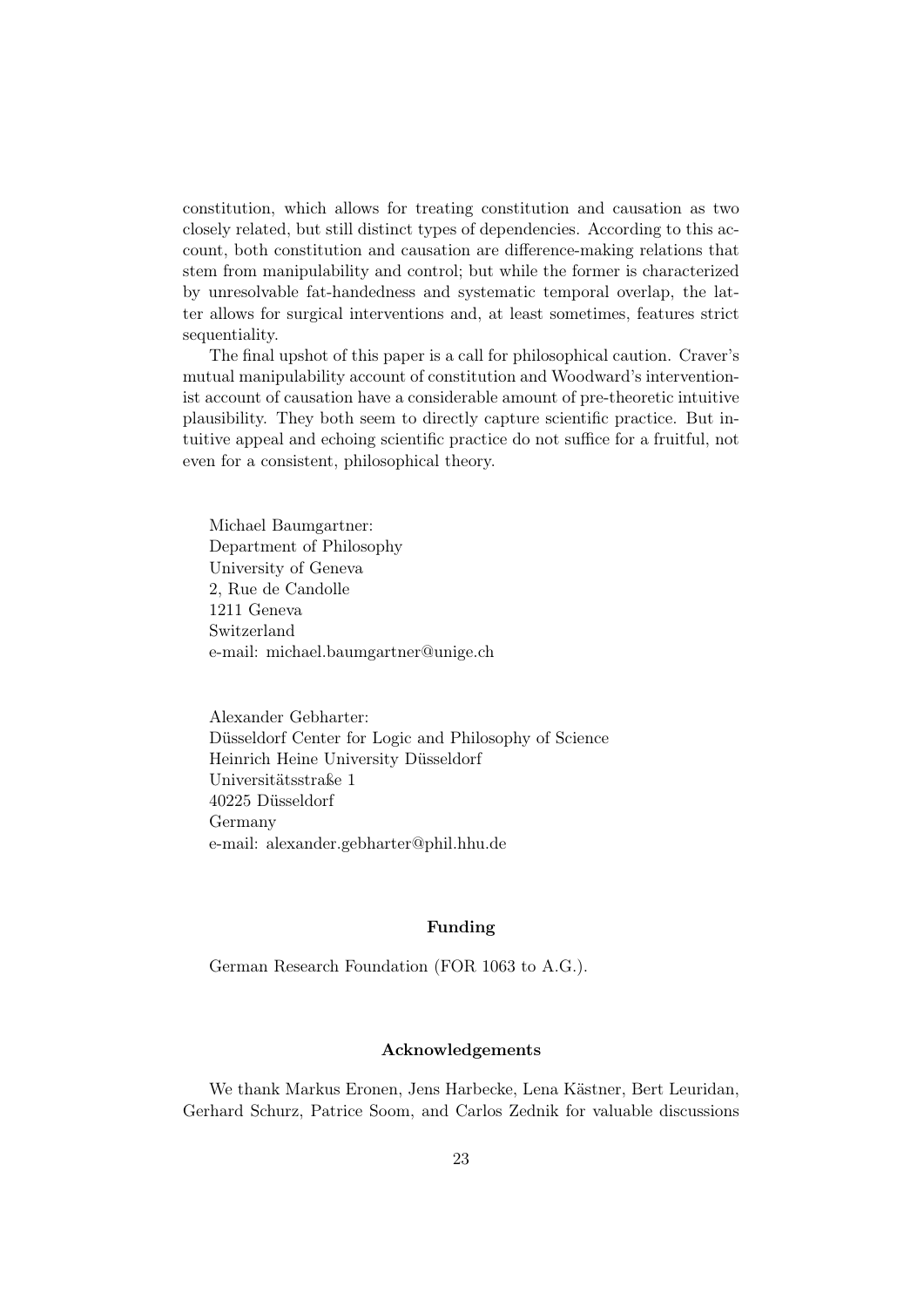about the arguments presented in this paper as well as one editor and three anonymous referees for helpful comments on earlier drafts. Moreover, we have benefited from feedback from the LeRM group in Osnabrück and from the audiences of GWP.2013 in Hannover and of EPSA13 in Helsinki. We thank Alexander Christian for help with the Mimosa example and Sebastian Maaß and Alexander G. Mirnig for proofreading.

### References

- Baumgartner, M. [2010]: 'Interventionism and Epiphenomenalism', Canadian Journal of Philosophy, 40, pp. 359–84.
- Baumgartner, M. [2012]: 'The Logical Form of Interventionism', Philosophia, 40, pp. 751–61.
- Baumgartner, M. [2013]: 'Rendering Interventionism and Non-Reductive Physicalism Compatible', Dialectica, 67, pp. 1–27.
- Bechtel, W. and Abrahamsen, A. [2005]: 'Explanation: A Mechanist Alternative', Studies in the History and Philosophy of the Biological and Biomedical Sciences, 36, pp. 421–41.
- Casini, L., Illari, P. M., Russo, F. and Williamson, J. [2011]: 'Models for Prediction, Explanation and Control: Recursive Bayesian Networks', Theoria, 26, pp. 5–33.
- Couch, M. B. [2011]: 'Mechanisms and Constitutive Relevance', Synthese, 183, pp. 375–88.
- Craver, C. [2007a]: 'Constitutive Explanatory Relevance', Journal for Philosophical Research,  $32$ , pp.  $3-20$ .
- Craver, C. [2007b]: Explaining the Brain, Oxford: Clarendon Press.
- Craver, C. and Bechtel, W. [2007]: 'Top-down Causation Without Top-down Causes', Biology and Philosophy, 22, pp. 547–63.
- Eronen, M. [2011]: Reduction in Philosophy of Mind: A Pluralistic Account, Frankfurt (Main): Ontos.
- Eronen, M. [2012]: 'Pluralistic Physicalism and the Causal Exclusion Argument', European Journal for the Philosophy of Science, 2, pp. 219–32.
- Fagan, M. B. [2013]: Philosophy of Stem Cell Biology. Knowledge in Flesh and Blood, New York: Palgrave Macmillan.
- Fazekas, P. and Kertesz, G. [2011]: 'Causation at Different Levels: Tracking the Commitments of Mechanistic Explanations', Biology and Philosophy, 26, pp. 365–83.
- Franklin-Hall, L. R. [unpublished]: 'The Emperor's New Mechanisms', <https://files.nyu.edu/lrf217/public/scientific-explanation/ franklin-hall----the-empero.pdf>
- Gillett, C. [2013]: 'Constitution, and Multiple Constitution, in the Sciences: Using the Neuron to Construct a Starting Framework', Minds and Machines, 23, pp. 309–37.
- Glauer, R. D. [2012]: Emergent Mechanisms. Reductive Explanation for Limited Beings, Münster: Mentis.
- Glennan, S. [1996]: 'Mechanisms and the Nature of Causation', Erkenntnis, 44, pp. 49–71.